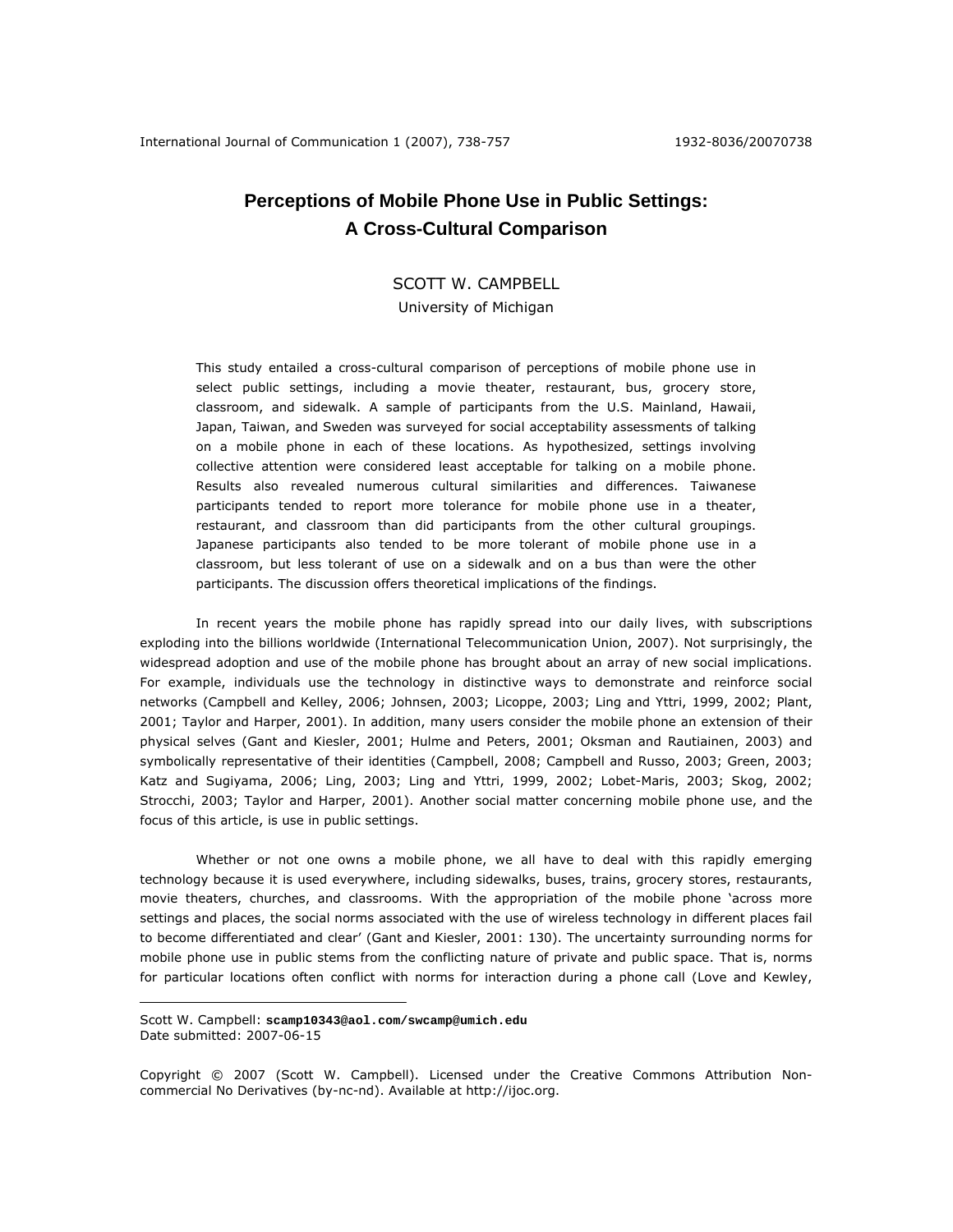2005; Palen, Salzman, and Youngs, 2001), causing mobile phone use in public to be as intrusive for some as it is convenient and rewarding for others.

Complicating matters is the nature of the mobile phone as a medium of communication. For instance, mobile communication around others gives rise to the challenge of absent presence. As Gergen explained, 'We are present but simultaneously rendered absent; we have been erased by an absent presence' (2002: 227). When one uses the mobile phone in public settings, one removes oneself from his/her surroundings, in a sense prioritizing the absent other over those who are physically co-present. Voice calling in public is particularly problematic because it can exacerbate absent presence and force bystanders into the uncomfortable position of eavesdropping (Ling, 1996).

Considering the prevalence of mobile phone use in public places, this practice is a near-universal social concern and an opportunity for research on acceptable use. According to Love and Kewley, 'There is a lively public debate concerning whether or not it is acceptable to use mobile phones in restaurants, streets, and parks or on public transport' (2005: 273). This study aimed to shed light on the problem by exploring the acceptability of mobile phone use in select public settings. Without doubt, norms for social behavior vary according to culture (Hall, 1959, 1965, 1979; Hofstede, 1980; Goffman, 1963). Therefore, research examining acceptable mobile phone use in public should account for the role of culture in perceptions and practices. Toward this end, this article reports findings from a cross-cultural comparison of perceptions of mobile phone use in select public settings. Participants from the U.S. Mainland, Hawaii, Japan, Taiwan, and Sweden were surveyed about their attitudes of mobile phone use in/on theaters, stores, sidewalks, buses, classrooms, and restaurants.

## *Theoretical Grounding and Relevant Literature*

 Although he preceded the mobile phone, Erving Goffman's dramaturgical metaphor for social interaction serves as a useful lens for understanding acceptable mobile phone use in public settings (Fortunati, 2003; Humphreys, 2005; Ling, 2002, 2004). According to Goffman (1959), individuals present themselves on a stage during social interaction, and just like a theater stage, the social stage contains both front and back areas. The front stage refers to the physical and social surroundings where the presentation of self is enacted, while the back stage consists of artifacts and information that people shield from others in their efforts to perform impression management. Competent front stage performance involves defense strategies that prevent back stage breaches (Fortunati, 2003), which is especially challenging for a mobile phone user because s/he must juggle a dual front stage, comprised of the physical surroundings with co-present others and the conversation with the person on the other end of the phone (Ling, 2002). As noted, these two types of stages often have competing norms (Humphreys, 2005; Love and Kewley, 2003; Palen, Salzman, and Youngs, 2001).

 Goffman (1963) explained that normative front stage performances also depend on the level of expected involvement, or the capacity to give attention to the activity at hand. Goffman explained, 'To be engaged in an occasioned activity means to sustain some kind of cognitive and affective engrossment in it, some mobilization of one's psychobiological resources; in short, it means to be *involved* in it' (1963: 36, italics in original). Expectations for involvement vary with the focus of the social occasion. During *fully-*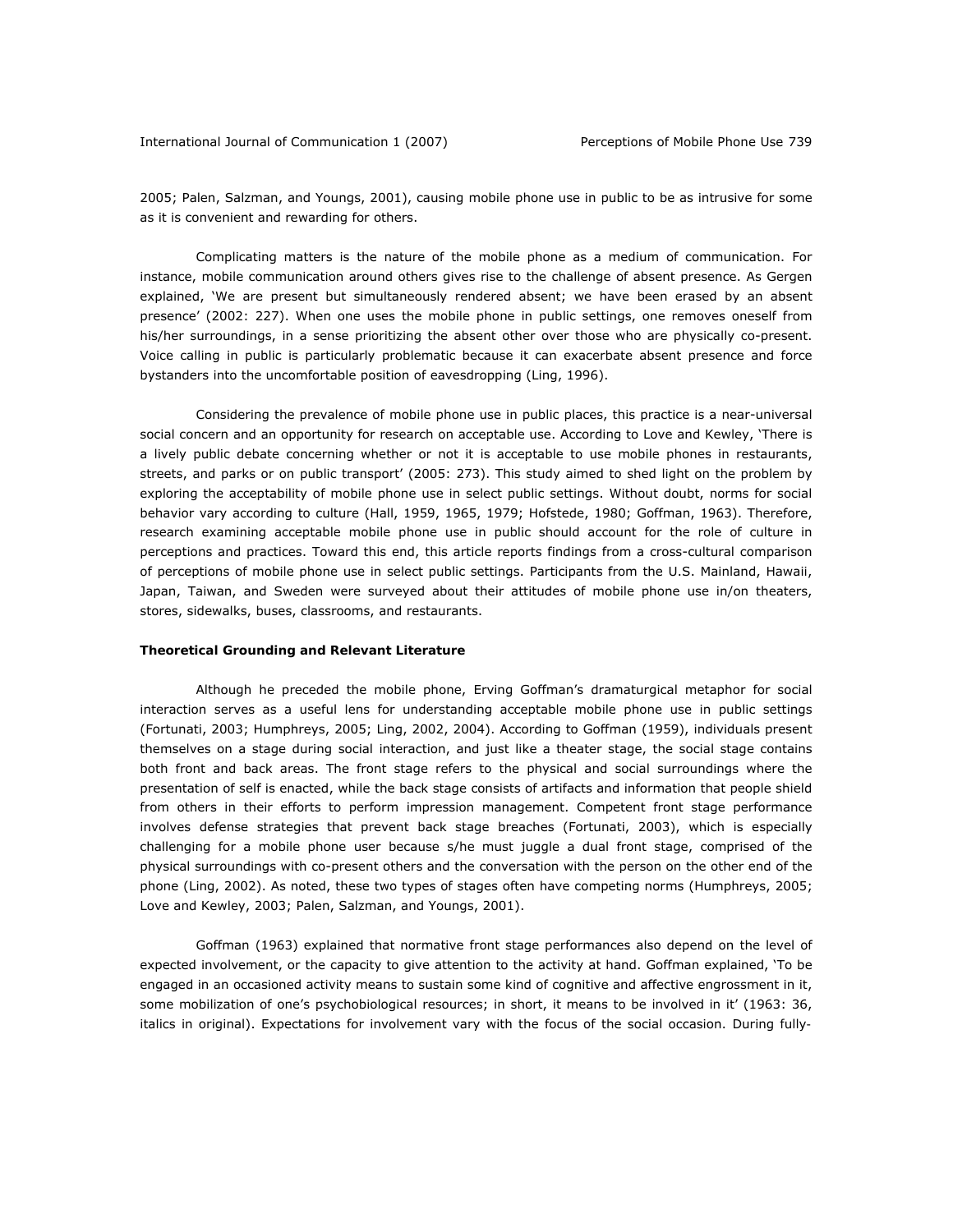*focused* gatherings, everyone in attendance is collectively engaged in the same activity. When gatherings are *partially-focused*, some participants are collectively engaged in something while others are not, and *multi-focused* gatherings involve more than one encounter occurring in the same setting. Because they call for a collective display of involvement, mobile phone use during fully-focused occasions tend to be less socially acceptable than use in partially-focused or multi-focused situations. Indeed, Haddon (1998) found mobile phone users to be least likely to have their handsets turned on at events such as plays or shows. In addition, Wei and Leung (1999) found that classrooms, churches, and restaurants were among the most irritating places for mobile phone use, while public transportation vehicles, streets, and shopping centers were among the least. Caporeal and Xie (2003) found that participants turned their mobile phones off or switched them to silent mode in places such as theaters, concert halls, churches, and meetings, and Campbell and Russo (2003) reported that study participants were particularly appalled by mobile phone use in classrooms and movie theaters. In addition, Campbell (2006) found that a sample of faculty members and college students considered the mobile phone a nuisance during class to the extent that both groups generally supported formal restrictions for use in this particular setting. These studies indicate trends that resonate with Goffman's discussion of involvement in fully-focused occasions and provide justification for the following hypothesis:

**Hypothesis:** Settings involving collective attention will be considered significantly less acceptable for talking on a mobile phone than those with a more individualized level of focus.

It is important to be mindful that practices and expectations for behavior in public are situated in a cultural context. Goffman himself recognized this when he acknowledged, 'the idiom of subordinate involvements differs widely from one cultural group to another' (1963: 45-46). Others have also argued that culture plays an important role in how individuals perceive and use social spaces (see for example, Edward Hall's theory of proxemics, 1965). Although research on the cultural nuances of normative mobile phone use in public is sparse, Okabe and Ito (2005) made a valuable contribution with their rich account of the development of norms for mobile phone use on Japanese public transportation. Drawing from interviews, ethnographic observations, and socio-historical developments, Okabe and Ito explained that as the mobile phone (known as 'keitai') transitioned from a business tool to a general social technology in Japan, voice calling became increasingly less acceptable on crowded Japanese trains and buses. According to Okabe and Ito, efforts to curb voice calling can be seen in both formal and informal controls, including recorded broadcasts and posters informing passengers of restrictions, as well as nonverbal gestures by copresent others. The authors pointed out that Japanese youth played an important role in the development of this social convention as teens came to embrace the technology as a primary form of connecting with peers. The development of the mobile internet in Japan also played an important role as mobile e-mail provided an acceptable alternative to voice calling. In short, the proliferation of the technology as a social tool, widespread adoption and use by teens, and the availability of the mobile internet in Japan lead to the social norm of 'no voice, e-mail okay' on Japanese public transportation. There is anecdotal evidence to suggest this convention applies in Japanese classrooms as well, although perhaps to a more limited degree. That is, a sample of Japanese students reported that sending and receiving mobile messages during class is common, but that voice calling 'would be going too far' (Ito and Okabe, 2005: 270).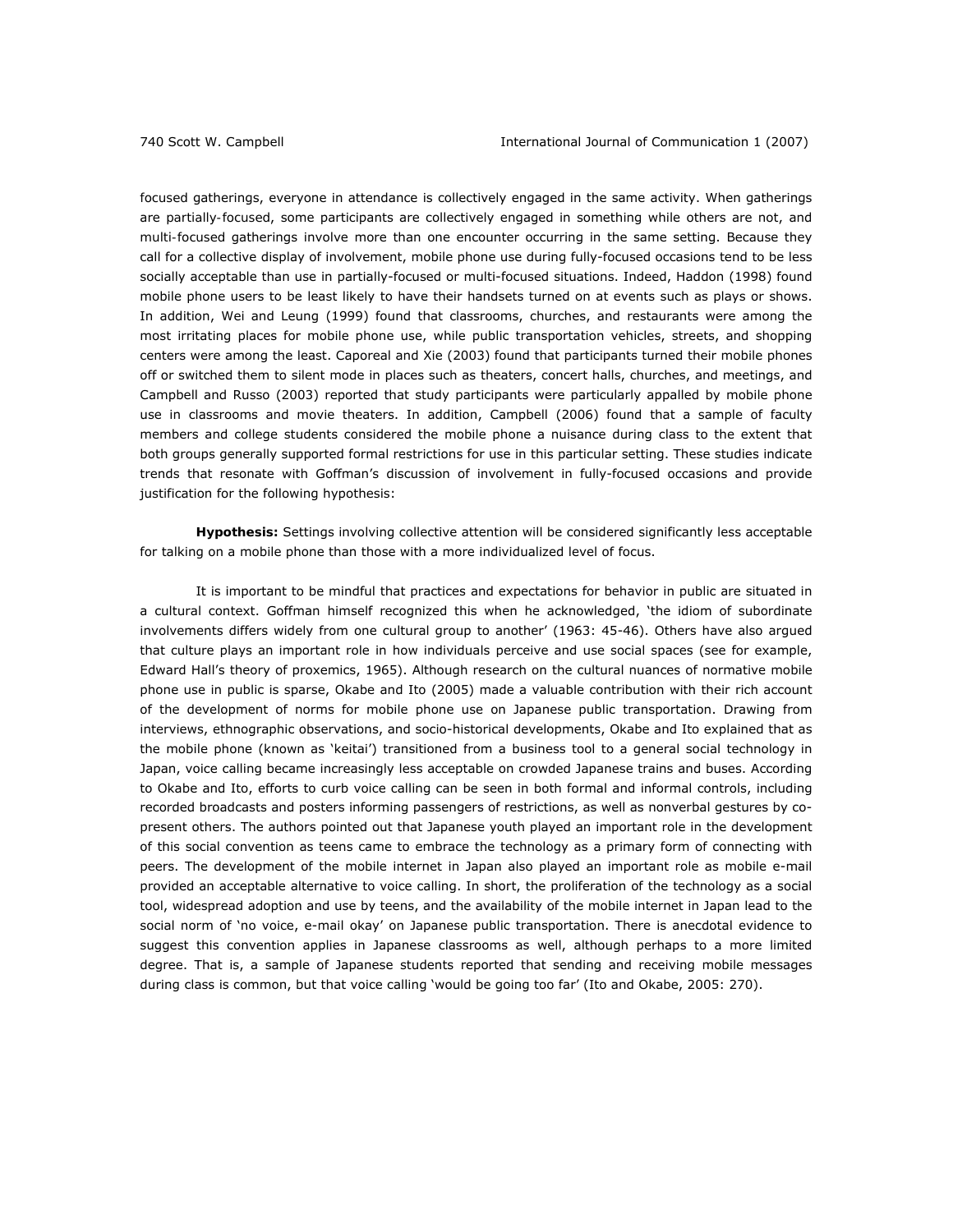Okabe and Ito (2005) approached their research using the social construction of technology (SCOT) as theoretical framing (Pinch and Bijker, 1993). This orientation draws attention to the role of social actors, historical factors, and social context in examining the development, adoption, and use of technologies. Campbell and Russo (2003) adopted a similar approach to examine how various perceptions and uses of mobile telephony are shaped in tightly knit personal communication networks. Drawing from both qualitative and quantitative data, the authors found that the adoption, conceptualization, and use of mobile phones tend to be significantly influenced through interaction within one's personal network. In other words, individuals are socially contagious in how they think about and use the technology. While Campbell and Russo (2003) illustrated how perceptions and uses of the mobile phone are socially constructed in small-scale social networks, Okabe and Ito (2005) demonstrated how the social construction of technology occurs at the larger cultural level. The present study draws from this line of research and theory to explore possible cultural distinctions in perceptions of acceptable mobile phone use in the select public settings. That is, because technologies are socially constructed in a particular context, one might anticipate significant attitudinal differences among the cultural groupings surveyed in this investigation. It is especially reasonable to expect differences when comparing Japanese attitudes about voice calling on public transportation to those of the other participants.

Yet, there is also theoretical justification for anticipating cross-cultural similarities. Drawing from research in several countries all over the world, Katz and Aakhus (2002) suggested there are discernable mobile communication trends that, despite cultural variation, seem to be rather universal in nature. These pandemic trends manifest in a number of aspects of social life, such as teen use of the technology for social networking, new forms of coordination, tensions between autonomy and privacy, and unanticipated consequences of the technology. One trend that is particularly germane to this study is the transformation of public space into private space through mobile communication practices. Katz and Aakhus explained, 'In many countries, the social landscape is changing … How people socialize and behave in public spaces, including cafes and train stations, is modified and shaped by the presence of and response to the mobile' (2002: 302).

Katz and Aakhus attributed these cross-cultural mobile communication trends to their notion of *Apparatgeist*. Apparatgeist, which literally means 'spirit of the machine,' is a theoretical orientation that draws attention to a shared logic people have about communication – a common orientation toward 'the means to communicate and interact socially, which is fundamental to humans' (2002: 308). The authors argued that this logic of *perpetual contact* 'underwrites how we judge, invent, and use communication technologies' (307), resulting in coherent patterns and discernable trends. The logic of perpetual contact is fueled by a host of social and technological factors that are both explicit and implicit in nature. Examples of social factors are values, roles, and norms, while technological factors include features such as handset size, design, and ease of use. According to Katz and Aakhus, these and numerous other social and technological aspects feed into the logic of perpetual contact, which lead to consistencies in how people think about, respond to, use, and reject personal communication technologies (PCT). This orientation is fitting considering mobile communication in public settings has become a seemingly universal occurrence, and complaint, all over the world. In addition, Campbell (2007) reported numerous cross-cultural similarities in perceptions and uses of mobile telephony. In that study, mobile phone users from the U.S. Mainland, Hawaii, Japan, Taiwan, and Sweden were surveyed to compare their perceptions of the mobile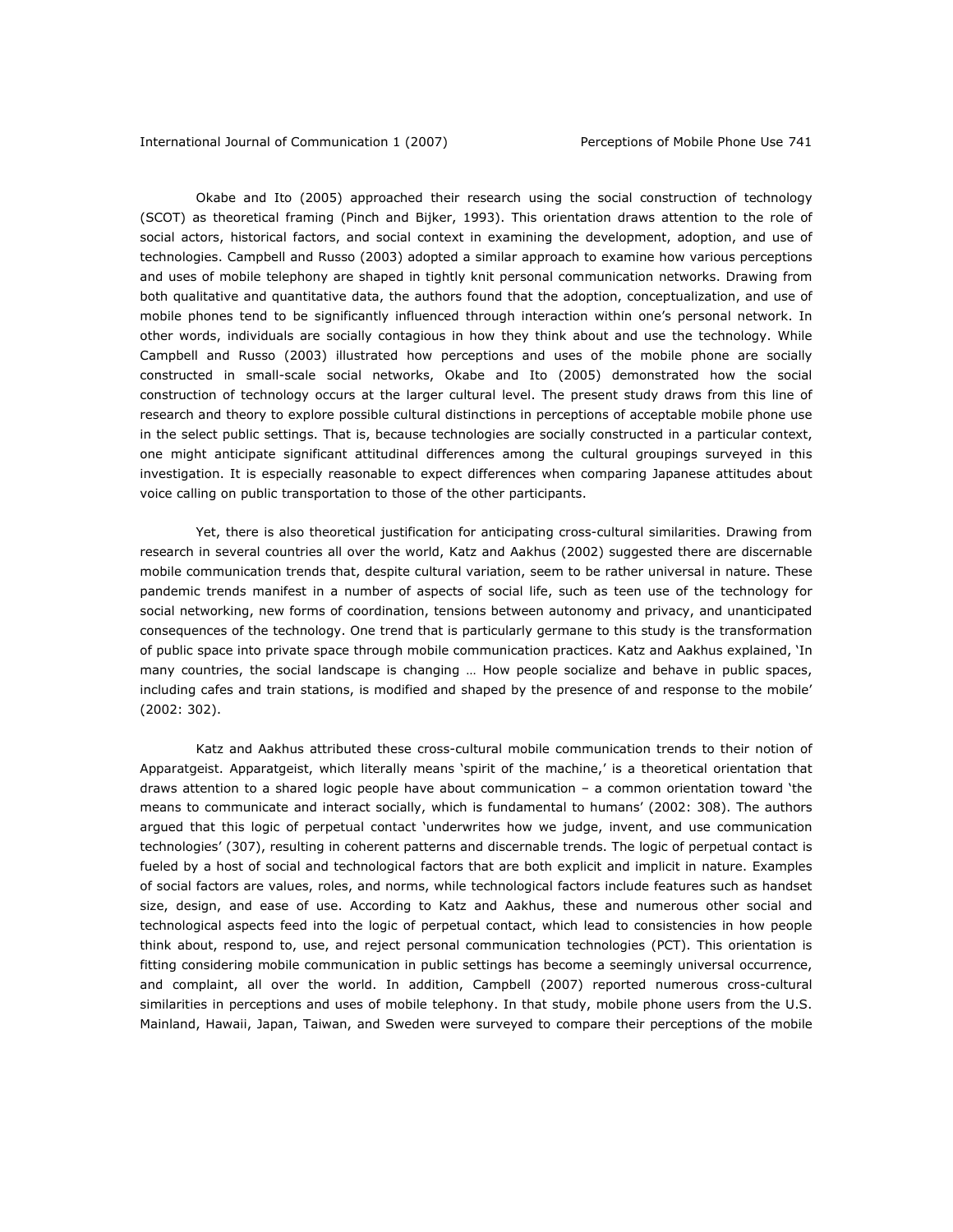phone as fashion, use for safety/security, instrumental use, expressive use, and attitudes about use in public. The findings revealed some differences, but many more similarities. One area where both differences and similarities were found was mobile phone use in public, which was treated as a general attitude in that study. The present study is a follow-up in that it explores attitudes about mobile phone use in particular locations among the same sample of individuals from the cultural groupings<sup>1</sup>.

Clearly there are reasons to expect both differences and similarities in cross-cultural research on mobile phone use in public settings. On the one hand, norms and expectations are socially constructed within a particular cultural context. On the other hand, research shows that there are coherent patterns and trends in how people from disparate cultures think about and use the technology. Therefore, rather than using SCOT and Apparatgeist to drive testable hypotheses, this study utilizes them as heuristic framing for exploration of the following research question:

**Research question:** In what ways do members of the cultural groupings differ in their perceptions of mobile phone use in certain public settings?

#### **Method**

### *Participants*

 $\overline{a}$ 

 Citizens from more than 30 countries and taking courses at a highly international university in Hawaii volunteered for this study. The remarkably diverse student body can be attributed to the university's geographic location and core mission to promote global citizenship by bringing students from around the world together in scholarship. Replicating methods used in the preceding cross-cultural study of mobile telephony (Campbell, 2007), only cultural groupings large enough to allow for statistically significant differences were included in the analysis. After removing participants from sparsely populated sub-samples, the dataset consisted of 271 participants from the following five groupings: U.S. Mainland (*n* = 101), Hawaii (*n* = 57), Japan (*n* = 39), Taiwan (*n* = 38), and Sweden (*n* = 36). The U.S. Mainland and Hawaii were treated as separate cultural groupings for the purposes of this study. This decision was based on the approach used in the previous cross-cultural investigation and commonly recognized distinctions in heritage, geography, dialect, and climate. Participants from Japan, Taiwan, and Sweden had been living in Hawaii for an average of two years, and those from the U.S. Mainland had been living there for about three-and-a-half. The mean age of participants was 25 (62% female, 38% male). Fifty-one percent of the participants were seeking an undergraduate degree, 33% were seeking a graduate degree, and the remainder did not report type of degree sought. The sample consisted of 231 mobile phone users and 40 non-users<sup>1</sup>. Participants reported an average of 750 minutes of use per month and four years of experience using the technology.

 $1$  The sample used for this investigation includes 40 non-users of mobile phones who were excluded from the previous study because it assessed uses as well as attitudes about the technology.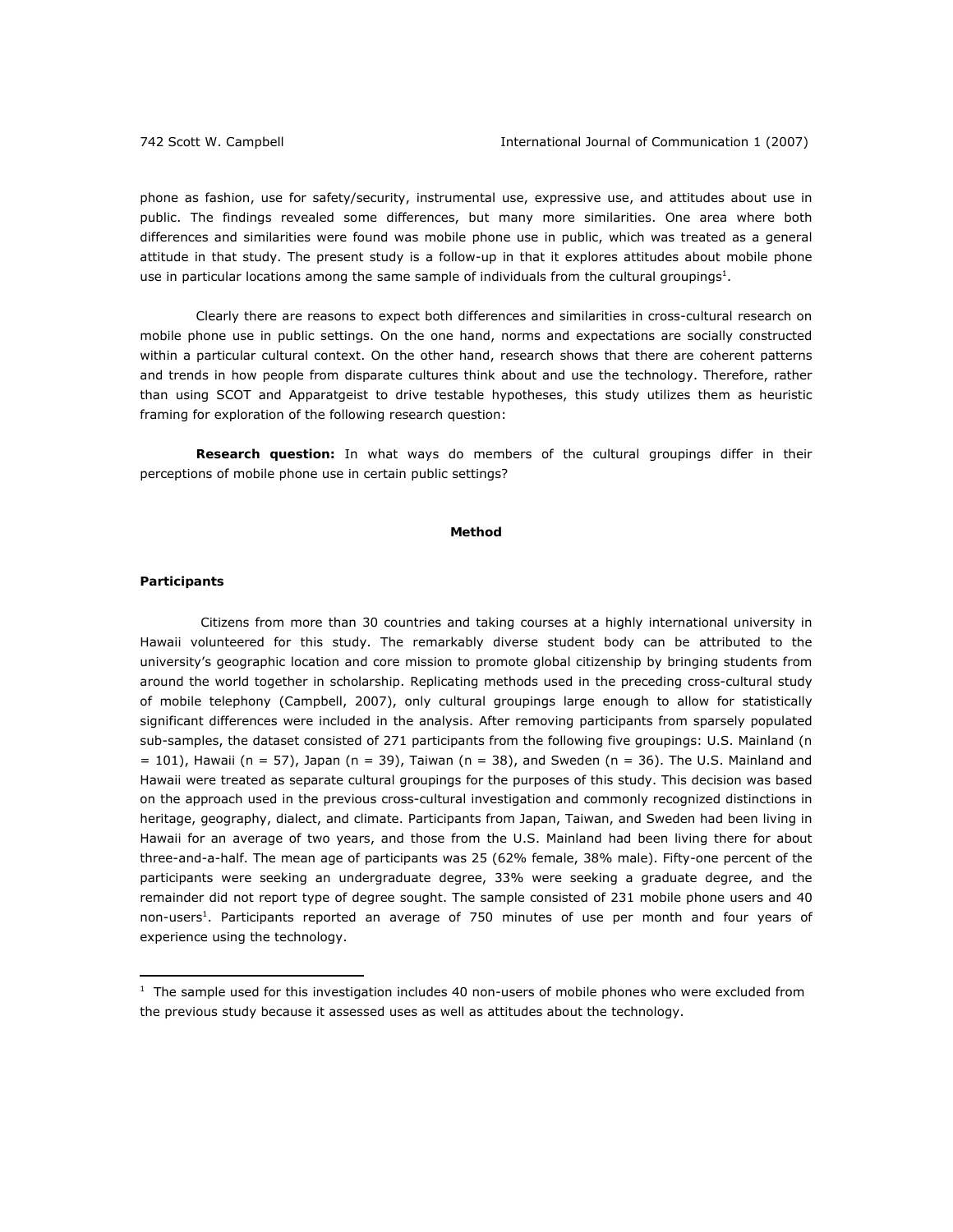#### *Instrumentation*

 An original self-report survey containing 61 items was used to assess perceptions and uses of mobile telephony and demographic information. Fifteen of the items were used for this study, and the others were part of other research, including the preceding cross-cultural investigation (Campbell, 2007). For items assessing socially acceptable mobile phone use in the select locations, participants were asked to respond using a five-point Likert-type scale, with response options ranging from 'Strongly disagree' to 'Strongly agree.' Participants were instructed to either provide a written response or circle the correct response option for the demographic items. For example, participants were asked which country they were from and how long they had lived in Hawaii. Participants from the U.S. were asked to specify whether they were from the Mainland or Hawaii.

For the purposes of this study, mobile phone use in public refers only to talking on the mobile phone, not use of other services such as voice mail or text messaging. As noted, voice calling is distinctive in that it exacerbates the problem of absent presence (Gergen, 2002) and forces bystanders into the discomfort of eavesdropping (Ling, 1996). Perceptions of acceptable mobile phone use in particular locations were assessed using unitary items measuring the social acceptability of talking on a mobile phone (a) in a movie theater, (b) in a restaurant, (c) on a bus, (d) in a grocery store, (e) in a classroom, and (f) on a public sidewalk with others around. The decision to include these particular locations was influenced by public settings examined in research reported in the literature above and the desire to assess settings that reflect a range between fully-focused (e.g., classroom) and multi-focused (e.g., store) occasions (Goffman, 1963). Participants were asked to provide their generalized perceptions of mobile phone use in these settings by responding to the following prompt (the locations and Likert-type response options were listed below the prompt): 'It is socially acceptable for someone to talk on his/her mobile phone while he/she is ...' (a) in a movie theater ... (b) in a restaurant, etc. In the survey, participants were instructed to interpret the phrase 'socially acceptable' as not rude or inappropriate. Descriptive statistics for the location items are presented in Table 1.

|               | socompano stationos non sociam nocopialem pritamiquino, moleno niveno soc |            |            |            |            |            |
|---------------|---------------------------------------------------------------------------|------------|------------|------------|------------|------------|
|               | U.S. Main                                                                 | Hawaii     | Japan      | Taiwan     | Sweden     | Overall    |
| Locations     | M(SD)                                                                     | M(SD)      | M(SD)      | M(SD)      | M(SD)      | M(SD)      |
| Movie theater | 1.36(.92)                                                                 | 1.47(1.05) | 1.76(1.46) | 2.21(1.36) | 1.28(.74)  | 1.55(1.12) |
| Classroom     | 1.49(.99)                                                                 | 1.77(1.12) | 2.26(1.59) | 2.39(1.31) | 1.39(.96)  | 1.77(1.21) |
| Restaurant    | 2.32(1.17)                                                                | 2.65(1.13) | 2.66(1.26) | 3.34(1.02) | 2.28(1.11) | 2.57(1.19) |
| Bus           | 3.44(1.10)                                                                | 3.39(1.06) | 2.53(1.22) | 3.37(.94)  | 3.50(1.08) | 3.30(1.12) |
| Grocery store | 3.72(.98)                                                                 | 3.67(.99)  | 3.55(1.18) | 3.61(1.00) | 3.83(.91)  | 3.69(1.00) |
| Sidewalk      | 4.00(1.04)                                                                | 3.73(1.18) | 3.34(1.15) | 3.76(.94)  | 4.08(1.16) | 3.83(1.11) |

## Table 1

*Descriptive Statistics for Social Acceptability Ratings for Mobile Phone Use* 

*Notes.* Range = 1-5. Higher mean scores reflect increased social acceptability.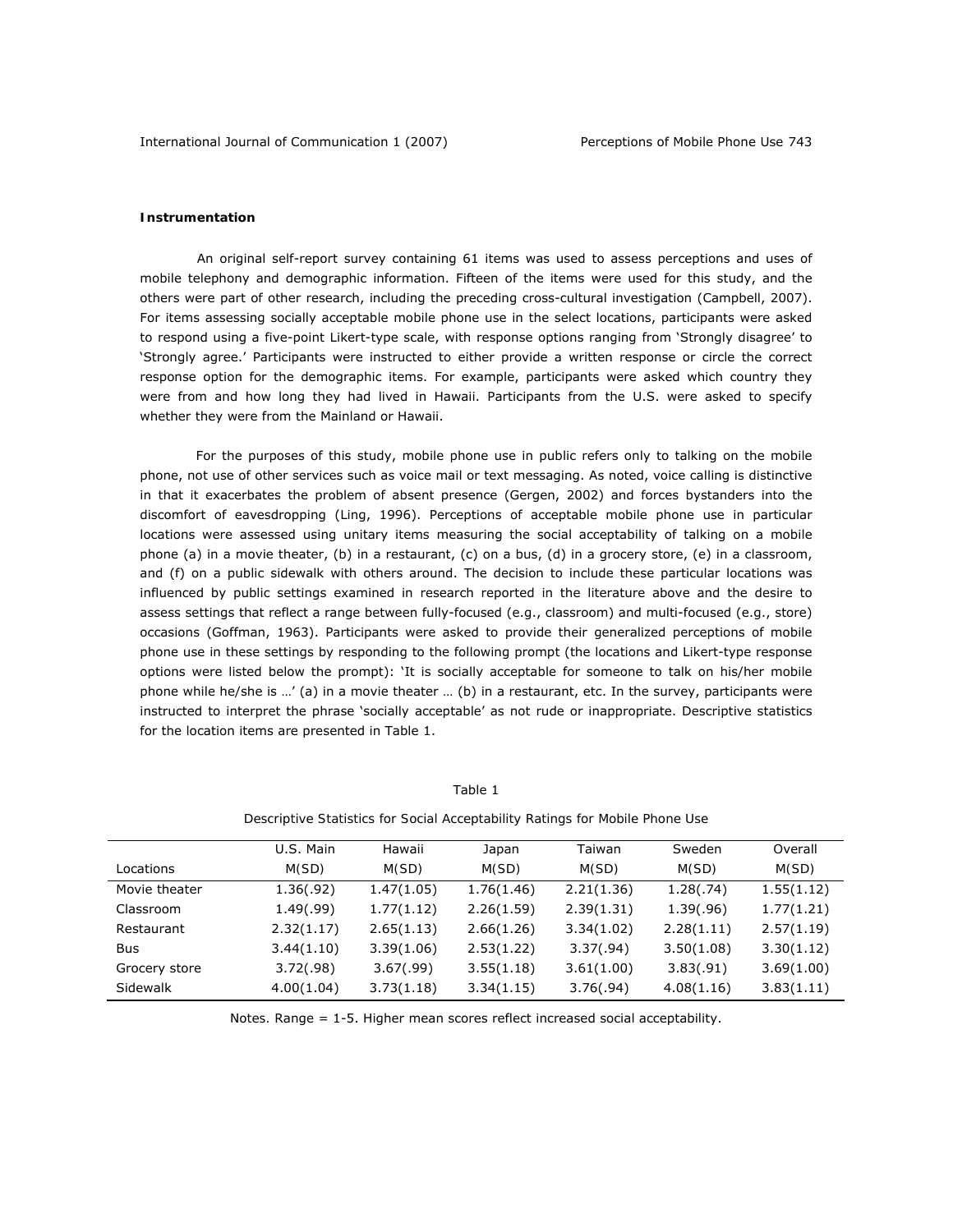#### *Procedure*

With permission from the university's institutional review board, surveys were administered in the classrooms of undergraduate and graduate level courses in a variety of topics. Respondents were asked to participate by completing the survey in the classroom during class time. Participation was completely voluntary, and respondents received no credit or other incentive for completing the survey. In addition to verbal assurances that participation was voluntary and responses would be kept confidential, participants received an informed consent form explaining these conditions. Surveys typically took about 10-15 minutes to complete.

### **Results**

#### *Findings for the Hypothesis*

The study hypothesized that locations which tend to involve fully- (i.e., collective) focused occasions would be significantly less acceptable for mobile phone use than those supporting more individualized levels of focus. To test this hypothesis, differences in assessments of the locations were investigated using a repeated measures analysis of variance (ANOVA) procedure, with the dependent variable being a social acceptability rating on a scale of one-to-five and the within-subjects factor being location with six levels: movie theater, restaurant, bus, grocery store, classroom, and sidewalk. Results indicated a significant effect for location, Wilks'  $\Lambda = .39$ ,  $F(5, 264) = 83.78$ ,  $p < .001$ , partial  $\eta^2 = .61$ . To follow up on this effect, pairwise comparisons were conducted on every possible pairing of the locations. To protect against Type 1 error, comparisons were tested at the .05 divided by 15 (for the 15 pairings) or .003 level. Table 2 shows that 14 of the 15 comparisons yielded statistically significant differences, and effect sizes ranged from moderate  $(d = .30)$  to quite large  $(d = 1.22)$  (Green, Salkind, and Akey, 2000). The only comparison that was not statistically significant was that between social acceptability for using a mobile phone on a sidewalk and using one in a grocery store, however this test closely approached significance with  $p < .009$ . These results show that location significantly and consistently affected perceptions of acceptable of mobile phone use among the sample. Considering the level of focus for these locations, results reveal trends that support the hypothesis. That is, fully-focused settings, such as theaters and classrooms, received significantly lower acceptability ratings than those locations that tend to be either partially or multi-focused. This trend is most apparent in the stark contrasts between theater/classroom and all other locations. The finding is also apparent in that restaurant, which falls somewhere between one collective focus and individual levels of focus, was rated right in the middle significantly and substantially higher than theater and classroom, but significantly and substantially lower than sidewalks, stores, and buses.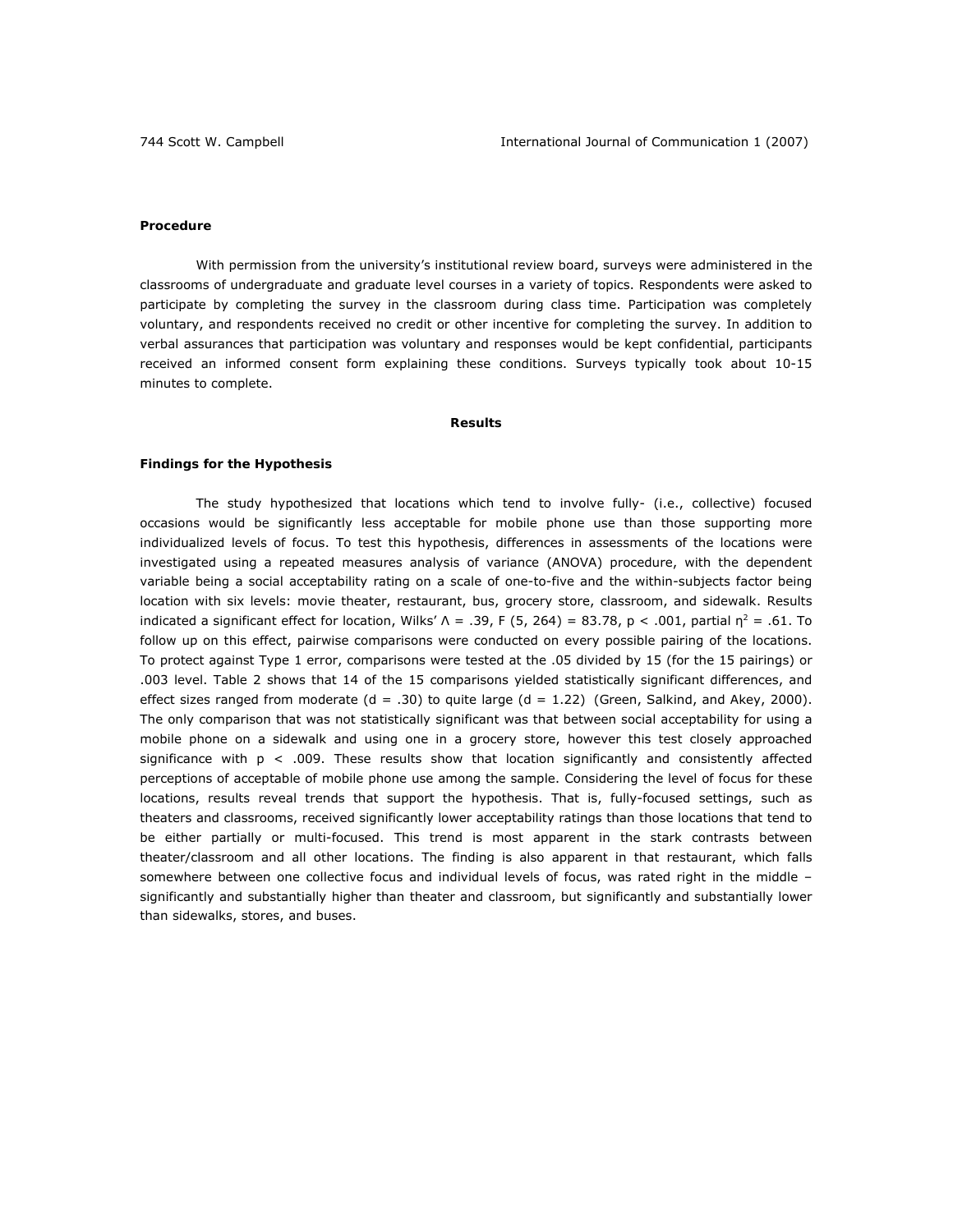| ،ι<br>4 D |  |
|-----------|--|
|           |  |

*Pairwise Comparisons for Location Scores, all Participants from the Groupings (*n *= 271)*

|                            |             |            | Mean  |       |               |                          |
|----------------------------|-------------|------------|-------|-------|---------------|--------------------------|
| Comparison                 | M1 (SD)     | M2 (SD)    | Diff. | t     | $\mathcal{D}$ | d                        |
| Sidewalk * grocery store   | 3.83(1.11)  | 3.68(1.00) | .14   | 2.64  | .009          | $\overline{\phantom{a}}$ |
| Sidewalk * bus             | 3.83(1.11)  | 3.29(1.13) | .54   | 7.79  | $.000**$      | .47                      |
| Sidewalk * restaurant      | 3.83(1.11)  | 2.57(1.19) | 1.26  | 13.68 | $.000**$      | .83                      |
| Sidewalk * classroom       | 3.83(1.11)  | 1.77(1.21) | 2.06  | 17.96 | $.000**$      | 1.09                     |
| Sidewalk * movie theater   | 3.83(1.11)  | 1.55(1.12) | 2.28  | 19.91 | $.000**$      | 1.21                     |
| Grocery store * bus        | 3.69(1.00)  | 3.30(1.12) | .39   | 7.13  | $.000**$      | .43                      |
| Grocery store * restaurant | 3.69 (1.00) | 2.57(1.19) | 1.11  | 13.55 | $.000**$      | .82                      |
| Grocery store * classroom  | 3.69(1.00)  | 1.77(1.21) | 1.91  | 17.90 | $.000**$      | 1.09                     |
| Grocery store * theater    | 3.69(1.00)  | 1.55(1.12) | 2.14  | 20.02 | $.000**$      | 1.22                     |
| Bus * restaurant           | 3.30(1.12)  | 2.57(1.19) | .72   | 9.26  | $.000**$      | .56                      |
| Bus * classroom            | 3.30(1.12)  | 1.77(1.21) | 1.53  | 14.47 | $.000**$      | .88                      |
| Bus * movie theater        | 3.30(1.12)  | 1.55(1.12) | 1.75  | 17.22 | $.000**$      | 1.05                     |
| Restaurant * classroom     | 2.57(1.19)  | 1.77(1.21) | .80   | 9.32  | $.000**$      | .57                      |
| Restaurant * movie theater | 2.57(1.19)  | 1.55(1.12) | 1.03  | 12.36 | $.000**$      | .75                      |
| Classroom * movie theater  | 1.77 (1.21) | 1.55(1.12) | .22   | 4.91  | $.000**$      | .30                      |

*Note. M1 (SD)* = Mean and standard deviation for the first variable in the comparison.

*M2 (SD)* = Mean and standard deviation for the second variable in the comparison.

 $* p < .003$ .  $** p < .001$ . *df* = 269.

#### *Findings for the Research Question*

To address the research question exploring cultural differences, a one-way multivariate analysis of variance (MANOVA) was conducted to determine the effects of cultural background on perceptions of mobile phone use in the select settings. The independent variable was culture with five levels (U.S. Mainland, Hawaii, Japan, Taiwan, Sweden), and the dependent variables were assessments of mobile phone use in the six public settings (theater, restaurant, bus, store, classroom, sidewalk). Results indicated significant differences among the cultural groupings on the dependent measures, Wilks' Λ = .70, *F* (24, 905) = 4.00,  $p < .001$ , multivariate partial  $\eta^2 = .08$ .

Following up on the significant MANOVA, ANOVA tests were conducted exploring the cultural differences for assessments of each of the six public settings. A Bonferroni procedure was used to protect against Type 1 error, so each ANOVA was tested at the .05 divided by 6 or .008 level. The ANOVAs revealed statistically significant differences among the cultural groupings for perceptions of mobile phone use in a movie theater, restaurant, bus, and classroom, and assessments of use on a sidewalk approached significance with  $p < .01$ . Statistically significant differences were not found for use in a grocery store. The ANOVA results are reported in Table 3.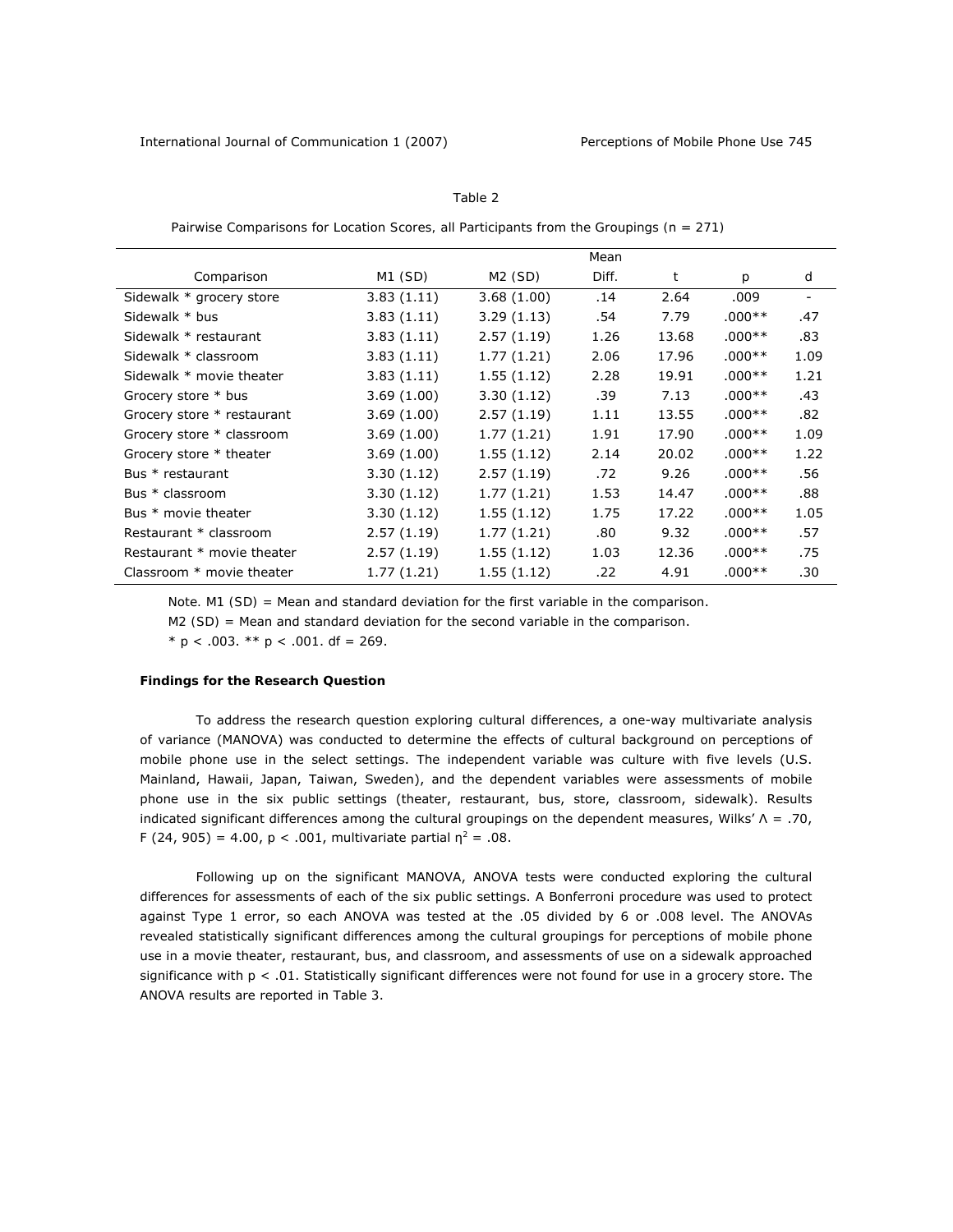| Locations     | df |      | 'n    | р       |
|---------------|----|------|-------|---------|
| Movie theater | 4  | 5.26 | .07   | $.00**$ |
| Classroom     | 4  | 6.96 | 1.00  | $.00**$ |
| Restaurant    |    | 6.24 | .09   | $.00**$ |
| <b>Bus</b>    | 4  | 5.59 | .08   | $.00**$ |
| Grocery store | 4  | .46  | $- -$ | .76     |
| Sidewalk      | 4  | 3.16 | .05   | .01     |

## Table 3

*Analysis of Variance Results for Acceptability Ratings among Cultural Groupings* 

*Notes.* Independent variable is cultural grouping with five levels: U.S. Mainland (*n* = 101), Hawaii *(n* =

57), Japan *(n* = 39), Taiwan *(n* = 38), Sweden *(n* = 36).

*\* p < .008, \*\* p < .001.* 

To further determine how the groups differed, post hoc analyses were performed for the four significant ANOVAs as well as the ANOVA that approached significance. Post hocs involved pairwise comparisons among the cultural groupings using Tukey's Honestly Significant Difference (HSD) tests. Table 4 reveals several cross-cultural similarities and differences in perceptions of mobile phone use in the various public settings. Differences include higher scores from Taiwanese participants for talking on a mobile phone in a movie theater and in a restaurant than those reported by U.S. Mainlanders, Hawaiians, and Swedes. Taiwanese participants also reported significantly more tolerance for mobile phone use in a classroom than did individuals from the U.S. Mainland and Sweden. As expected, participants from Japan reported significantly less tolerance for talking on a mobile phone on a bus than did participants from all other cultures. In addition, Japanese participants were significantly less tolerant of mobile phone use on a sidewalk than were U.S. Mainlanders and Swedes, but significantly more tolerant of use in a classroom than were individuals from those two cultural groups. Descriptive statistics for all of the scores are provided in Table 1 prior.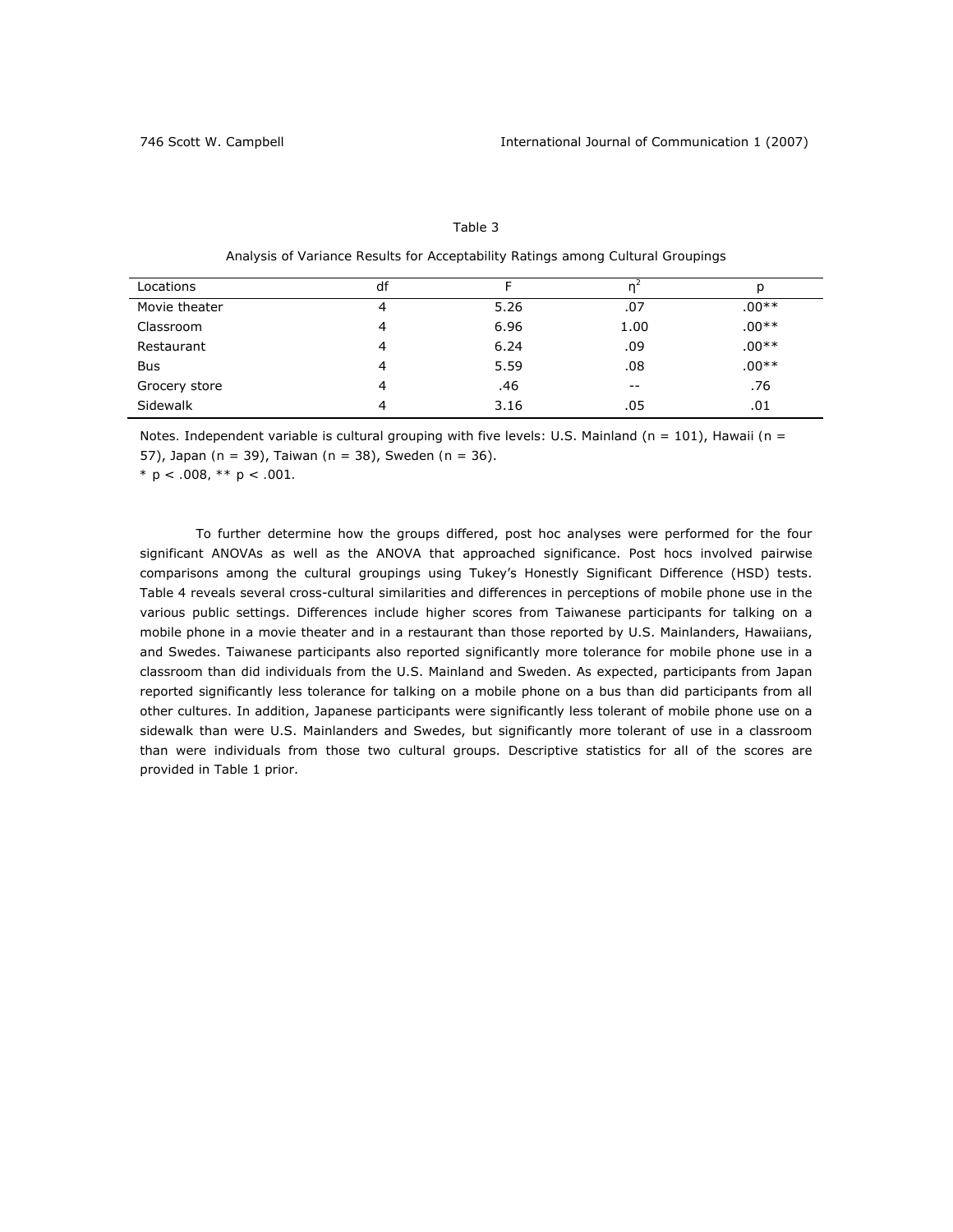|                        | Mean Differences for Score of Social Acceptability |            |          |           |          |
|------------------------|----------------------------------------------------|------------|----------|-----------|----------|
| Comparison             | Theater                                            | Restaurant | Bus      | Classroom | Sidewalk |
| Taiwan - Japan         | .45                                                | .68        | $.84**$  | .13       | .42      |
| Taiwan - U.S. Mainland | .85**                                              | $1.03**$   | $-.07$   | $.91**$   | $-.24$   |
| Taiwan - Hawaii        | $.73**$                                            | $.72*$     | $-.01$   | .61       | .03      |
| Taiwan - Sweden        | $.93**$                                            | $1.06**$   | $-.13$   | $1.01**$  | $-.32$   |
| Japan - U.S. Mainland  | .41                                                | .34        | $-91**$  | $.78**$   | $-66**$  |
| Japan - Hawaii         | .28                                                | .03        | $-.85**$ | .48       | $-0.39$  |
| Japan - Sweden         | .49                                                | .38        | $-.97**$ | $.87**$   | $-.74*$  |
| U.S. Mainland - Hawaii | $-.13$                                             | $-.31$     | .06      | $-.30$    | .27      |
| U.S. Mainland - Sweden | .08                                                | .04        | $-.06$   | .10       | $-.08$   |
| Hawaii - Sweden        | .20                                                | .35        | $-.12$   | .40       | $-0.35$  |

| Table 4                                                          |
|------------------------------------------------------------------|
| Post Hoc Cross-Cultural Comparisons of Location Scores (N = 271) |

*Notes.* U.S. Mainland *n* = 101, Hawaii *n* = 57, Japan *n* = 39, Taiwan *n* = 38, Sweden *n* = 36. A positive mean difference reflects a higher social acceptability score for the first culture listed in the comparison.

 $* p < .05$ . \*\*  $p < .01$ .

#### **Discussion**

## *Summary of the Findings*

 This investigation examined perceptions of mobile phone use in select public settings (theater, restaurant, bus, store, classroom, sidewalk) among individuals from five distinct cultural groupings (U.S. Mainland, Hawaii, Japan, Taiwan, Sweden). Drawing from theoretical principles of Erving Goffman, the study first hypothesized that more fully-focused settings (i.e., those involving more collective levels of involvement) would be regarded as less acceptable locations for talking on a mobile phone than settings that support more individualized levels of focus. Supporting the hypothesis, results showed that participants, when examined overall, rated the fully-focused settings of movie theater and classroom significantly and substantially lower than all other settings, with acceptability means of 1.55/5.00 and 1.77 respectively. Furthermore, the multi-focused settings of bus, store, and sidewalk all received means of 3.30, 3.69, and 3.83 respectively, which are significantly and substantially higher than the mean for the setting of restaurant (*M* = 2.57), which lies somewhere between the two extremes for focus. In short, the results reveal a discernable pattern that is consistent with the hypotheses. Multi-focused settings (bus, store, sidewalk) received average acceptability ratings well above three on a five point scale, while restaurant averaged a score in the mid-two range, and the fully-focused settings (theater, classroom) were rated much lower in the one range. All comparisons across these three categories were statistically significant, and the effects were sizeable (see Table 2).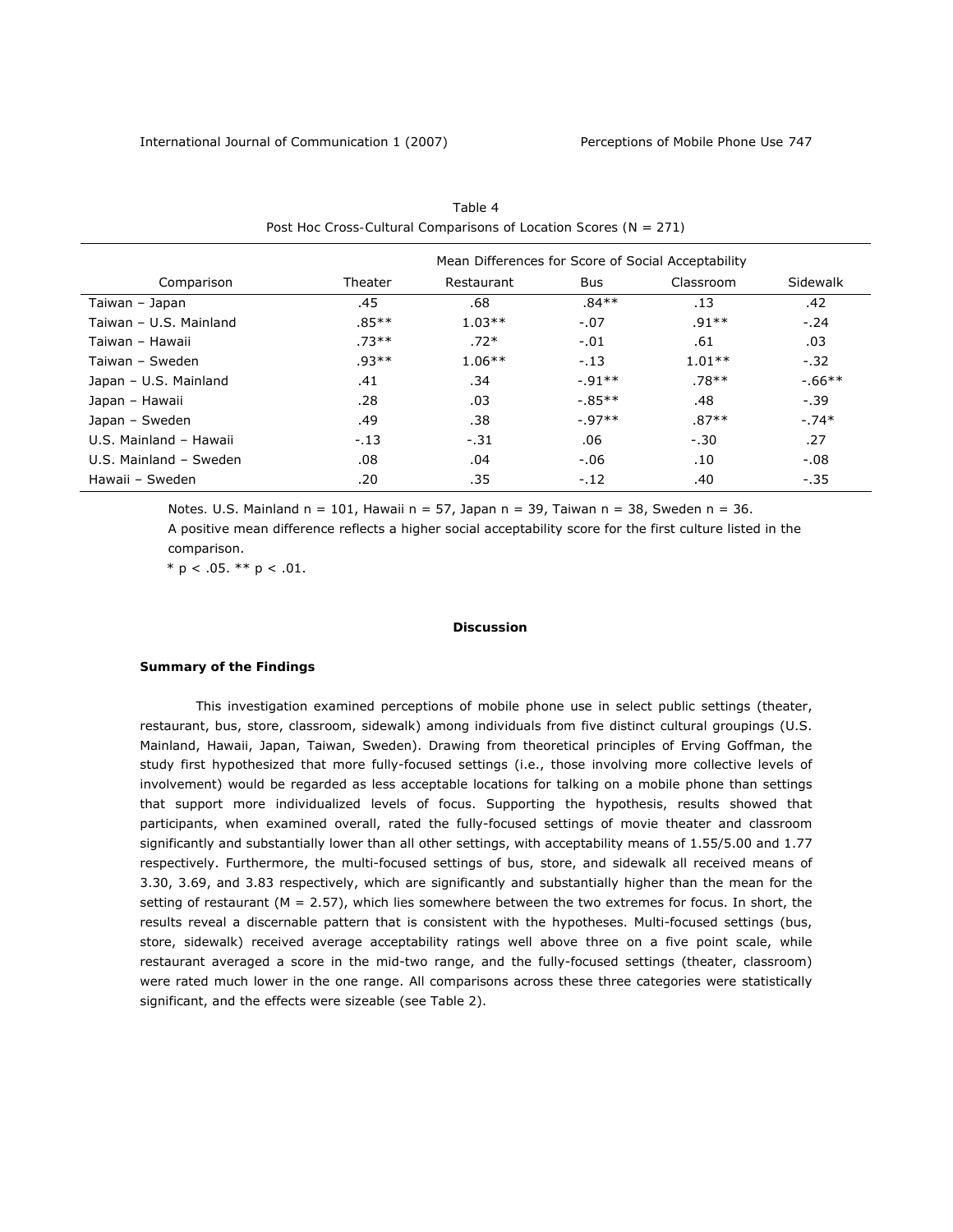Drawing from the perspectives of Social Construction of Technology (SCOT) and Apparatgeist, the study then explored a research question probing for cultural differences in these perceptions. Findings for the research question point to distinctive cultural trends. Taiwanese participants tended to report more tolerance for mobile phone use in a theater, restaurant, and classroom than did participants from the other cultural groupings. Japanese participants also tended to be more tolerant of mobile phone use in a classroom, but less tolerant of use on a sidewalk and, especially, on a bus than were the other participants.

### *Interpretation of the Findings*

 *Findings for the hypothesis.* On the surface, the findings for the hypothesis appear to empirically support the use of Goffman's notion of focus as a guideline for normative mobile phone use in public. In other words, 'when there is no single event to focus on collectively, distractions such as a mobile phone call can be less taxing on the experience of the audience and the constitution of the social stage' (Campbell, 2006: 289). However, it is important to acknowledge that tests for the hypothesis involved perceptions of the sample considered as a whole, while findings for the research question revealed significant differences between sub-sets of the sample. These sub-sample differences may challenge the extent to which the overall perceptions are meaningful. One way to address this concern is to compare the orders in which the cultural groupings rated the locations. Even if some of the individual scores for the locations differ cross-culturally, coherent patterns in that order of the ratings would provide firmer ground for interpreting the perceptions of the entire sample as meaningful. Closer examination of the ratings reveals that there are indeed consistent cross-cultural patterns in the order of the ratings. With the exception of the Japanese sub-sample, the mean scores for each cultural grouping resulted in the exact same order. From least to most acceptable, the order is: (1) theater, (2) classroom, (3) restaurant, (4) bus, (5) store, (6) sidewalk. The order for the ratings within the Japanese sub-set differed in two ways. First, Japanese participants rated mobile phone use on a bus much lower than did the other participants. While bus rated between 3.30 and 3.50 for the other groupings, Japanese participants rated this location 2.53, which caused it to be slightly lower than mobile phone use in a restaurant (*M* = 2.66) for this group. This lower score for mobile phone use on a bus is not surprising, considering voice calling is restricted on Japanese public transportation (Okabe and Ito, 2005). In addition, the Japanese participants differed in that they rated mobile phone use on a public sidewalk (*M* = 3.34) lower than use in a grocery store (*M* = 3.55). The lower score for sidewalk is noteworthy, especially in light of the fact that the other cultural groupings rated this setting substantially higher with scores between 3.73 and 4.08. While these observations within the Japanese sub-set are important, so too are the numerous cross-cultural consistencies, which lend support for Apparatgeist, which posits there are shared elements in how individuals conceptualize and use the mobile phone.

While Goffman's level of engagement appears to be a common and influential ingredient in the emerging mobile communication etiquette, it is important to qualify that it is only part of a complex story that likely has no definitive ending. To be sure, numerous other contextual factors play into normative mobile phone use. For example, Ling (2004) pointed out the importance of a setting's architecture. Some locations, such as restaurants, are simultaneously public and private in nature. They offer shared space, but also architectural features such as booths that allow people to erect 'symbolic fences' to support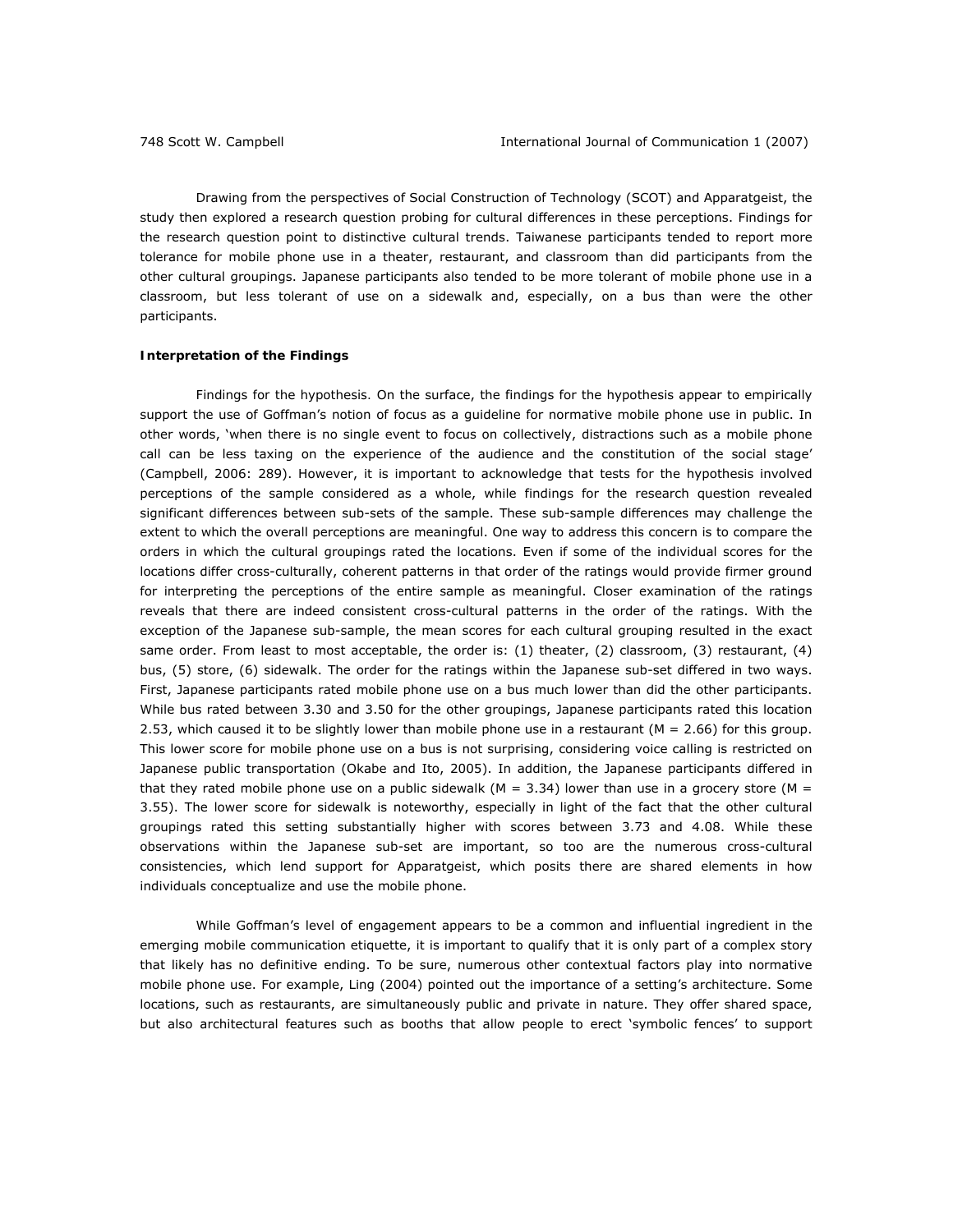$\overline{a}$ 

private appropriation of the public space. Ling also noted that background noise can help mitigate mobile phone intrusions. Indeed, some public places such as restaurants and stores provide their own background noise, making chatter both common and acceptable. In addition to aspects of the physical environment, the experience of being in a particular setting can also play an important role in normative mobile phone use. For example,

The experience of being in the classroom is much more influential on the ultimate purpose than is the case with settings such as public transportation or the grocery store. Learning is heavily mediated through the experience of being in the classroom. If that experience is interrupted by a mobile phone distraction, there is more at stake than is the case with grocery shopping or commuting on public transportation (Campbell, 2006: 290).

Finally, forms of mobile phone use and other user behaviors can also influence perceptions of social acceptability. Speaking quietly, keeping a call brief, and turning away from others have been found to be effective ways of reducing the intrusiveness of a mobile phone call around others (Campbell, 2004). Future research on mobile phone use in public should account not only for the focus of the occasion, but for characteristics of the physical surroundings, significance of the experience, and behaviors of the mobile phone user as well. It would be especially fruitful to explore how these elements interact with one another and the resulting effects on perceptions of co-present others.

*Findings for the research question.* Turning now to the research question, the results reveal an interesting mixture of similarities and nuances among the groupings. Before discussing the cross-cultural patterns in detail, it is important to keep in mind the convenient nature of the sample. Generalization of the findings would require a representative sample, therefore the so-called 'cross-cultural' trends in this discussion pertain only to these particular groups<sup>2</sup>.

As discussed above, one cross-cultural consistency can be seen in the order in which participants rated mobile phone use in the various settings. Participants consistently rated theater as the least acceptable setting, followed respectively by classroom, restaurant, bus, store, and sidewalk. Differences in assessments of these settings were statistically significant, indicating that this order is meaningful. The

 $<sup>2</sup>$  The author would like to acknowledge some important limitations. First, the term 'culture' is used only</sup> loosely in this study. Culture is a robust concept that involves shared language, values, customs, and models for perceiving and interpreting. For the purposes of this study, culture was operationalized by asking participants which country they were from, and in the case of the U.S., if they were from the Mainland or the remote island-state of Hawaii. This approach provides only one indication of culture and does not fully capture the complexities of this concept. In addition, cautions about the sampling bear repeating. Although the sample is large enough to yield statistical significance where differences exist, it is convenient in nature, and therefore the findings must be regarded as illustrative in nature. Future studies should strive for randomized sampling techniques with sufficient sizes to allow for more generalizable results.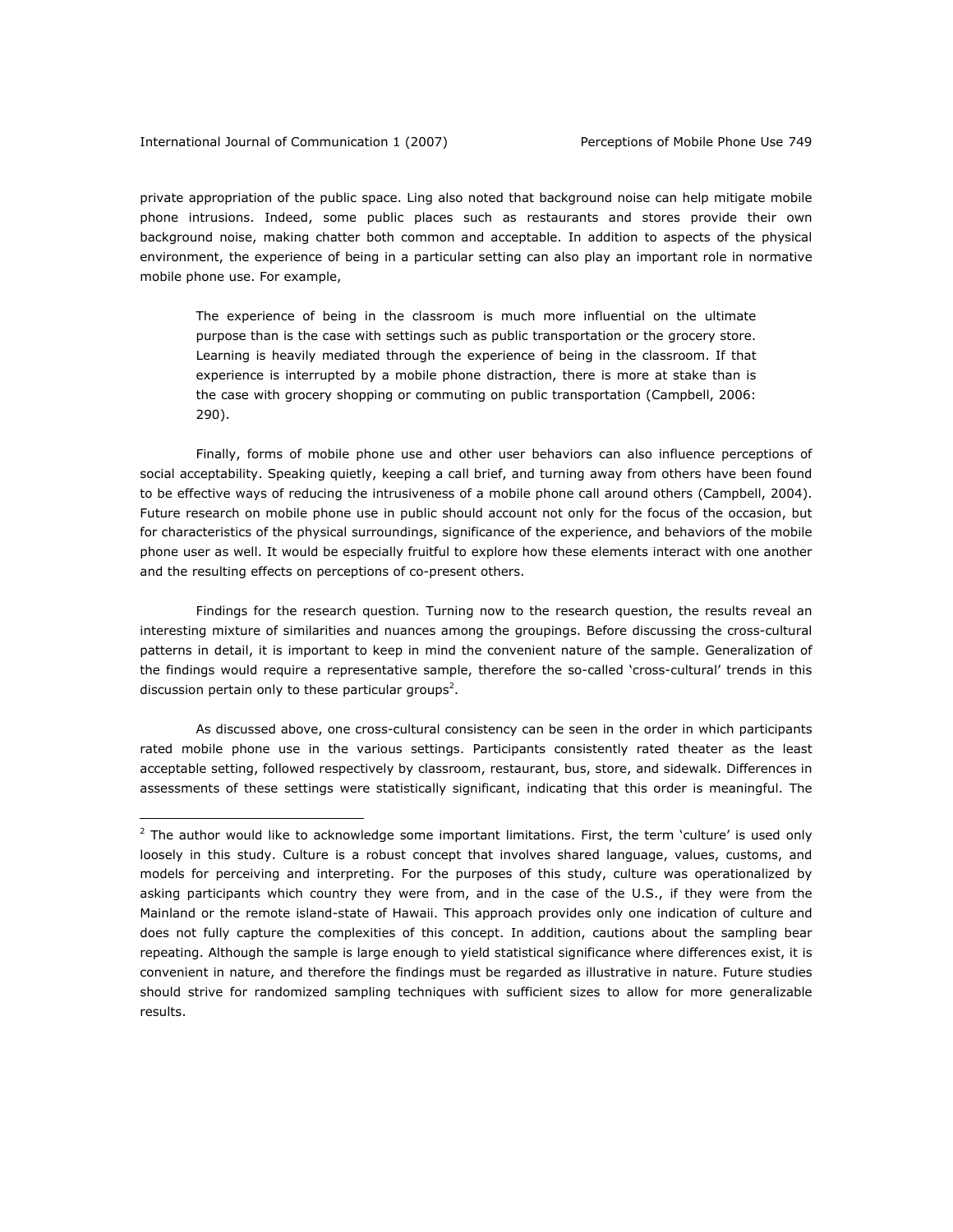only variation to the order is within the Japanese sub-set, which was to be expected (see Okabe & Ito, 2005). So we see here a coherent cross-cultural pattern, but also a nuance within the Japanese sub-set.

A closer look at the results reveals other cultural nuances within this overall trend. In particular, the findings show a clustering pattern among some of the groups. Responses of participants from the U.S. Mainland and Sweden tended to cluster together, as did responses of participants from Japan and Taiwan. One way to view this pattern is to notice there are no significant differences between the U.S. Mainland and Swedish groups, and almost no differences between the Japanese and Taiwanese groups. In other words, the significant differences are between these two pairs and not within them. This pattern can also be seen in the descriptive statistics and pairwise tests. In every single comparison, Japanese and Taiwanese participants reported more tolerance for mobile phone use in a theater, classroom, and restaurant than did those from the U.S. Mainland and Sweden. Many, although not all, of these comparisons are statistically significant. Setting significance aside, the fact that the mean scores reflect no deviation in this trend further indicates it might be meaningful. Furthermore, in almost all cases participants from the two 'Western' societies reported more tolerant attitudes about mobile phone use on a public sidewalk and in a grocery store. These regional tendencies resonate with other regional patterns observed by Castells, Fernandez-Ardevol, Qiu, and Sey (2007). Future research is warranted to better understand cultural particularities for normative mobile phone use in public.

In addition to laying the groundwork for future research, this study also lays the groundwork for furthering the theoretical dialogue. The cultural particularities and similarities reported in this study support both the SCOT and Apparatgeist theoretical orientations. Through the lens of SCOT, mobile communication norms are constructed at various levels of social order, from the tightly-knit personal communication network (see Campbell & Russo, 2003) to larger-scale cultural networks (see Okabe & Ito, 2005). The differences found in this study can be understood as socially constructed nuances. Apparatgeist, on the other hand, suggests there is something universal about how people conceptualize and use PCT, that 'something' being the logic of perpetual contact. From this perspective, the discernable trends and cultural similarities reported in this study are reflective of Apparatgeist and the universal human inclination toward perpetual contact. The core principles of each perspective seem to suggest theoretical tension between SCOT and Apparatgeist – one highlighting contextual nuance, the other universality. Ito acknowledged this tension when she argued, 'By contrast [of Apparatgeist], our approach is that technological universality, rather than being a structural given, is a contingent production of a wide range of actors, including governments, technologies, and scholars' (2005: 7).

The findings from this study provide an empirical platform for discussion aimed at reconciling this apparent tension between SCOT and Apparatgeist. Certainly technologies (their meanings, their uses, and the artifacts themselves) are socially constructed and reconstructed in context. In the case of mobile telephony, there is compelling evidence that this happens at both the micro (Campbell and Russo, 2003) and macro (Okabe and Ito, 2005) levels. That is, people socially negotiate what a particular technology is, what it means, and how/whether it should be used in small communication networks as well larger-scale social landscapes. In their explication of Apparatgeist, Katz and Aakhus agreed with this position by stating, 'Indeed, technology is the result of chains of cooperative human activity and is socially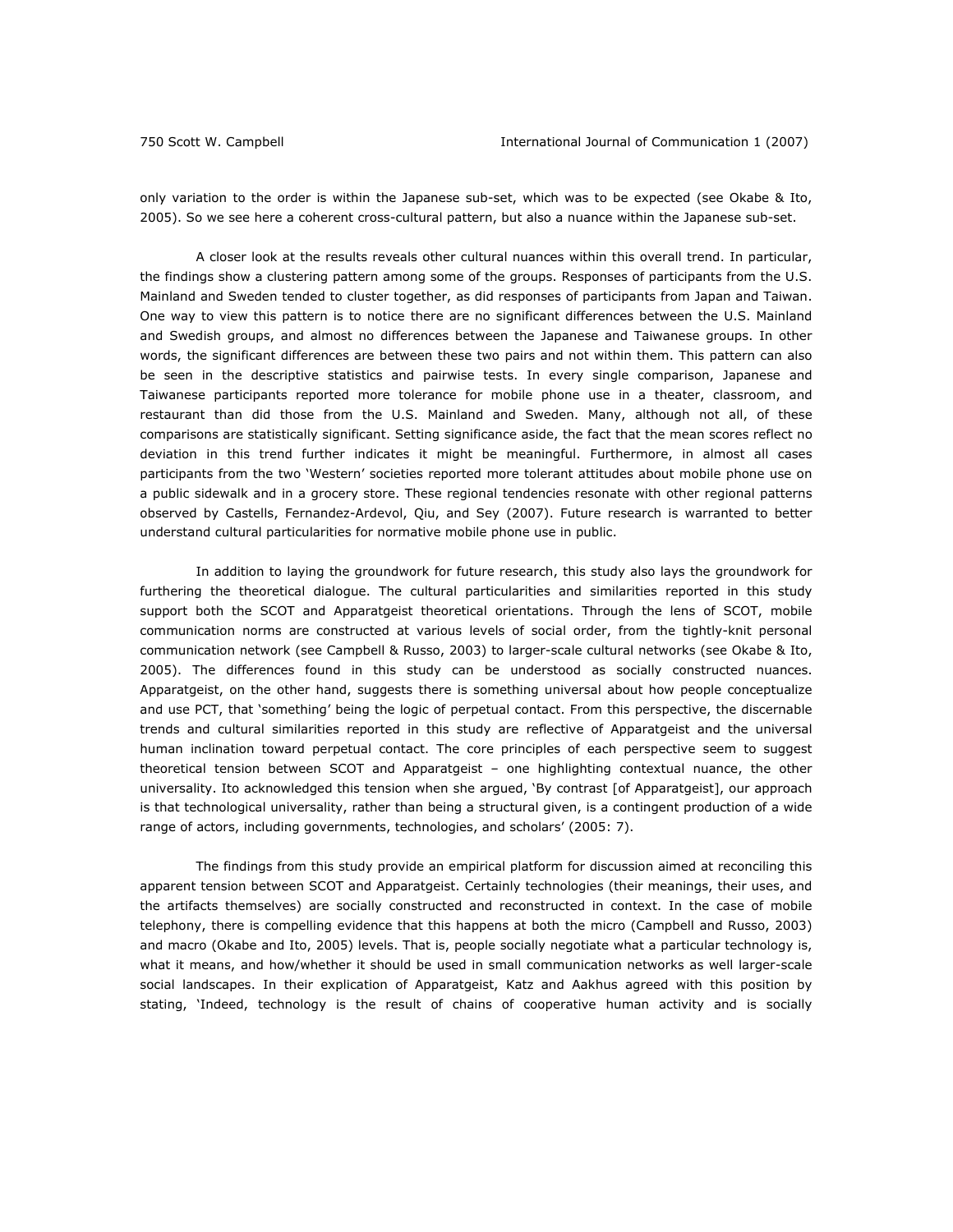constructed in people's actions' (2002: 305). What I propose here is that one can accept the principles of SCOT without necessarily rejecting universalities associated with Apparatgeist and human communication.

Indeed, communication itself *is* a universal quality of human life. Since communication is universal in nature<sup>3</sup>, it is reasonable to embrace the notion that humans have certain shared orientations toward it that are reflected in the ways we think about and use communication technologies. This seems to be what Katz and Aakhus were getting at with Apparatgeist. That is, the authors argued that the universal quality of Apparatgeist lies in the realm of the social rather than that of the technological. According to Katz and Aakhus, 'Perpetual contact is a socio-logic … located in the "socially developed sense of practical reasoning" that results from people "thinking and acting together over time"' (2002: 307). Therefore, the strength of Apparatgeist is not in explaining or predicting specific changes that come out of PCT use, but rather in highlighting the areas of social life in which those changes appear. Katz and Aakhus explained, 'We perceive consistencies in what we might call the *strain of the direction* of change' (2002: 303, italics added). To put this statement in the context of the present study, Apparatgeist is a useful framework for identifying normative behavior in public settings as one of the *strains in the direction*  of change resulting from mobile communication, while SCOT is useful framing for examining the changes that take place within a particular context. In this sense, SCOT and Apparatgeist can be regarded and used as complementary rather than competing theoretical perspectives.

# *Concluding Remarks*

 $\overline{a}$ 

This study underscores the fact that mobile communication is simultaneously a global and local phenomenon. The globalizing aspect can most obviously be seen in the technology's worldwide penetration. Certainly, the adoption of mobile telephony has not occurred uniformly in all parts of the world. However, this is not to suggest that mobile telephony's reach is not global in nature. While the per capita rate of diffusion is higher in wealthier countries, there is an extraordinary rate of growth in many of the developing regions. In fact, there are actually more handsets in the developing world than in the developed. Although it may sound bold, this statement is believable if one considers China and India as developing countries. Penetration rates are also rising in the African region, which has the highest mobile rate of growth (International Telecommunication Union, 2007).

Just as the diffusion of mobile telephony is global, so are the social implications. The dissemination of mobile communication technology is part of a larger socio-techno transition toward a network society, characterized by flexible, decentralized, network nodes. Information and communication technologies play an important role by nourishing this fundamental shift in social order, which is a crosscultural phenomenon (Castells, 2000; Castells, 2004). Because it is such a personal technology, mobile telephony occupies a distinct place in the network society with distinct social consequences, including new ways of personalizing public space (Campbell & Park, in press). Castells et al. (2007) explained that mobile communication alters how people conceptualize and use space as it is transformed from a 'space of

 $3$  The suggestion here is not that all communication is the same for all situations and all people, but rather that it is universally practiced.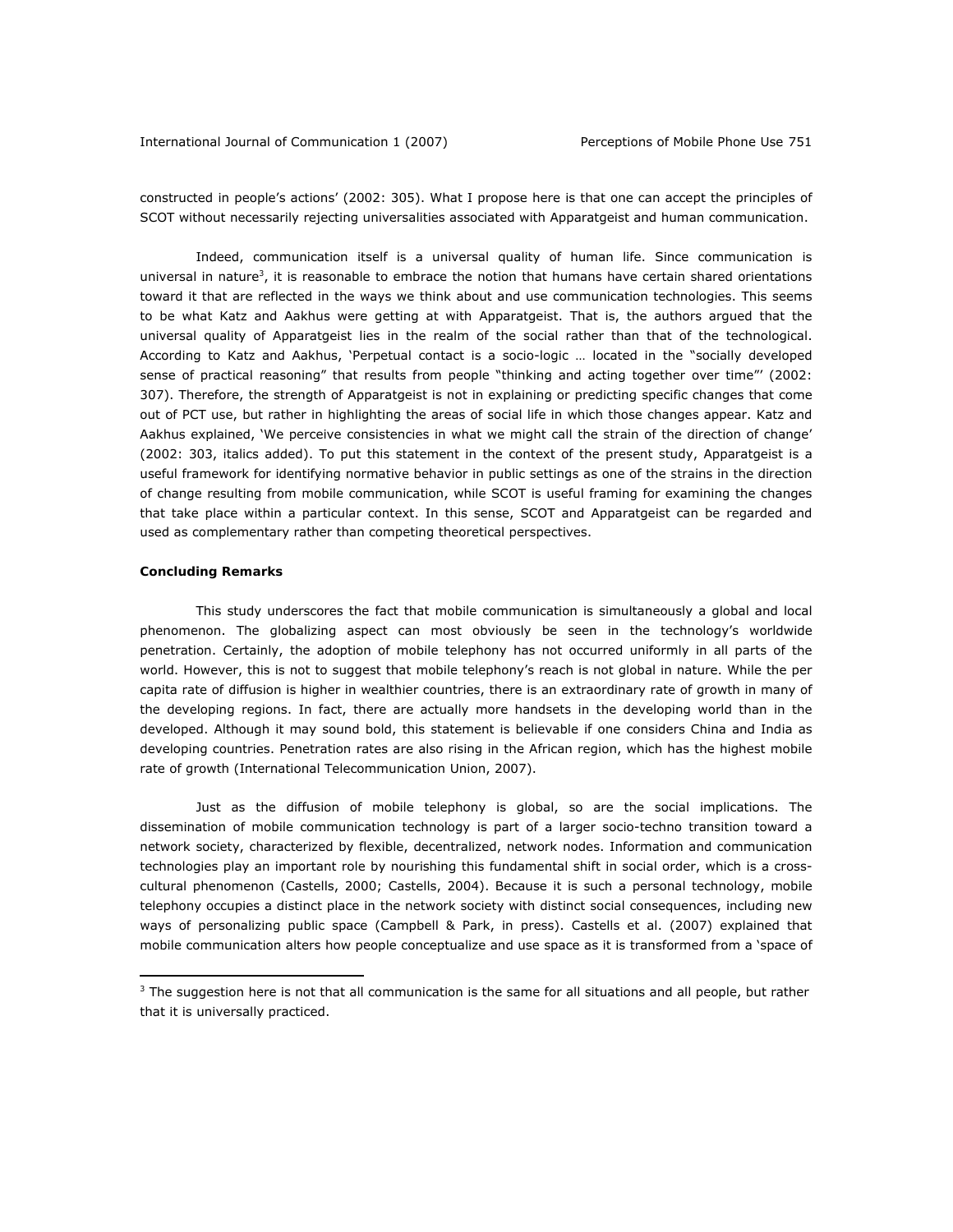place' to a 'space of flow.' In other words, places take on new meaning as they are utilized for their ability to support networked flows of interaction. Mobile communication extends the space of flows by affording greater flexibility in when and where individuals connect as network nodes. In a sense, mobile communication also has a homogenizing effect on the meaning of space in different parts of the world. As Castells et al. explained, 'wireless communication homogenizes space: being ubiquitous means redefining space into the space of communication' (2007: 178). The cross-cultural consistencies reported in this study illustrate the global reach of the normative implications of the space of flows.

At the same time, mobile telephony is also a distinctively local technology. In a survey of adults in the U.S., Campbell and Kwak (2007) found that a vast majority of mobile contact is made among individuals who are proximally local. Many of these local exchanges are for the coordination of everyday life activities. Ling and Yttri (1999, 2002; Ling, 2004) identified 'micro-coordination' as a primary use of the mobile phone, which entails use of the technology for handling basic logistics, softening schedules, and progressive refinement of an activity, such as filling in details of open-ended plans. This nuanced form of coordination is particularly helpful within the family. Family members are better able to identify, relay, and manage household errands, and parents have come to rely on mobile communication to keep tabs on and coordinate activities with their children. This local dimension of mobile telephony can be seen in its relational uses as well, especially among young people. Young people are known for their incessant use of mobile telephony to maintain a sense of 'perpetual contact' (Katz & Aakhus, 2002). While these communication patterns might raise concerns that mobile technology is replacing traditional forms of socializing, in actuality many of those who live in close proximity tend to use it to supplement rather than supplant face-to-face interaction (Habuchi, 2005; Ishii, 2006).

This global/local duality of mobile communication is reflected in the findings from this study. The patterns of consistency across the sample show how the re-conceptualization of space crosses cultural boundaries as individuals from different geographic areas face the same challenge of negotiating new norms. In this sense, mobile communication leaves discernable footprints all over the world that bear striking resemblances. Yet, because mobile communication is such a local practice, norms surrounding its use are also influenced by local and (by way of extension) cultural context as well. The findings from this study help shed light on both the shared and unique normative features of mobile telephony's footprint throughout society.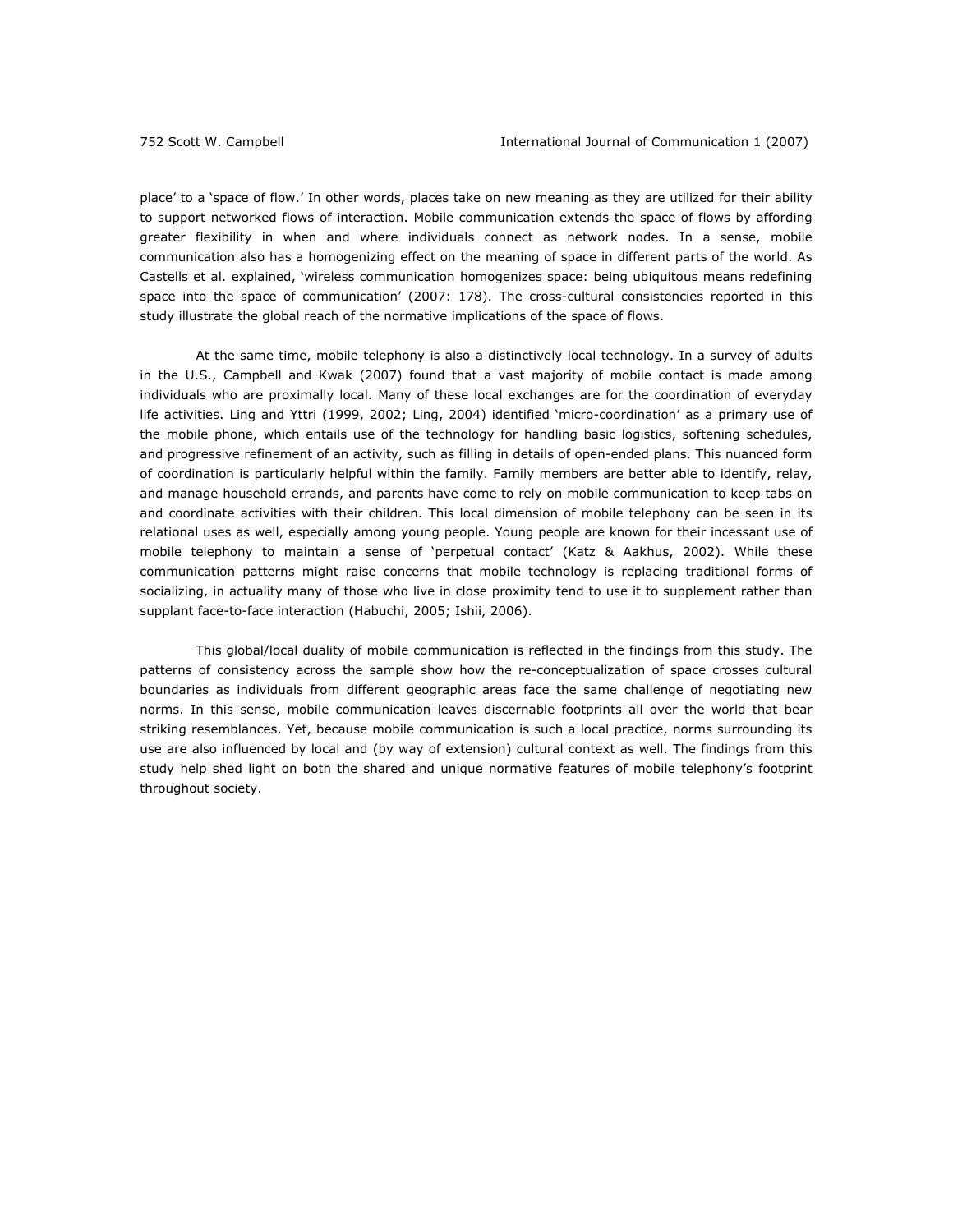# **References**

- Campbell, S.W. (2004) *Normative Mobile Phone Use in Public Settings*, paper presented at the annual meeting of the National Communication Association, Chicago, 10-14 November.
- Campbell, S.W. (2006) 'Perceptions of Mobile Phones in College Classrooms: Ringing, Cheating, and Classroom Policies,' *Communication Education* 55(3): 280-94.
- Campbell, S.W. (2007) 'A Cross-cultural Comparison of Perceptions and Uses of Mobile Telephony,' in *New Media and Society,* 9(2): 343-363.
- Campbell, S.W. (2008) 'Mobile Technology and the Body: Apparatgeist, Fashion and Function,' in J. Katz (ed.) *Handbook of Mobile Communication Studies,* pp. 328-356. Cambridge, MA: MIT Press.
- Campbell, S.W. and T.C. Russo (2003) 'The Social Construction of Mobile Telephony: An Application of the Social Influence Model to Perceptions and Uses of Mobile Phones within Personal Communication Networks,' *Communication Monographs* 70(4): 317-34.
- Campbell, S.W. and M.J. Kelley (2006) 'Mobile Phone Use in AA Networks: An Exploratory Study,' *Journal of Applied Communication Research* 34(2): 191-208.
- Campbell, S.W. and N. Kwak (2007) *Mobile Communication and Social Capital in Localized, Glocalized, and Scattered Networks*, paper presented at the International Communication Association preconference, Mobile Communication: Bringing us Together or Tearing us Apart?, San Francisco, 22-23 May.
- Campbell, S.W. and Y. Park (in press) 'Social Implications of Mobile Telephony: The Rise of Personal Communication Society,' *Sociology Compass.*
- Caporael, L.R. and B. Xie (2003) 'Breaking Time and Place: Mobile Technologies and Reconstituted Identities,' in J. Katz (ed.) *Machines that Become Us: The Social Context of Communication Technology,* pp. 219-32. New Brunswick, NJ: Transaction Publishers.
- Castells, M. (2000) *The Rise of the Network Society: The Information Age: Economy, Society and Culture,*  2<sup>nd</sup> ed. Oxford: Blackwell.
- Castells, M. (Ed.) (2004) *The Network Society: A Cross-cultural Perspective.* North Hampton, MA: Edgar Elgar.
- Castells, M., M. Fernandez-Ardevol, J.L. Qiu, and A. Sey (2007) *Mobile Communication and Society: A Global Perspective*. Cambridge, MA: The MIT Press.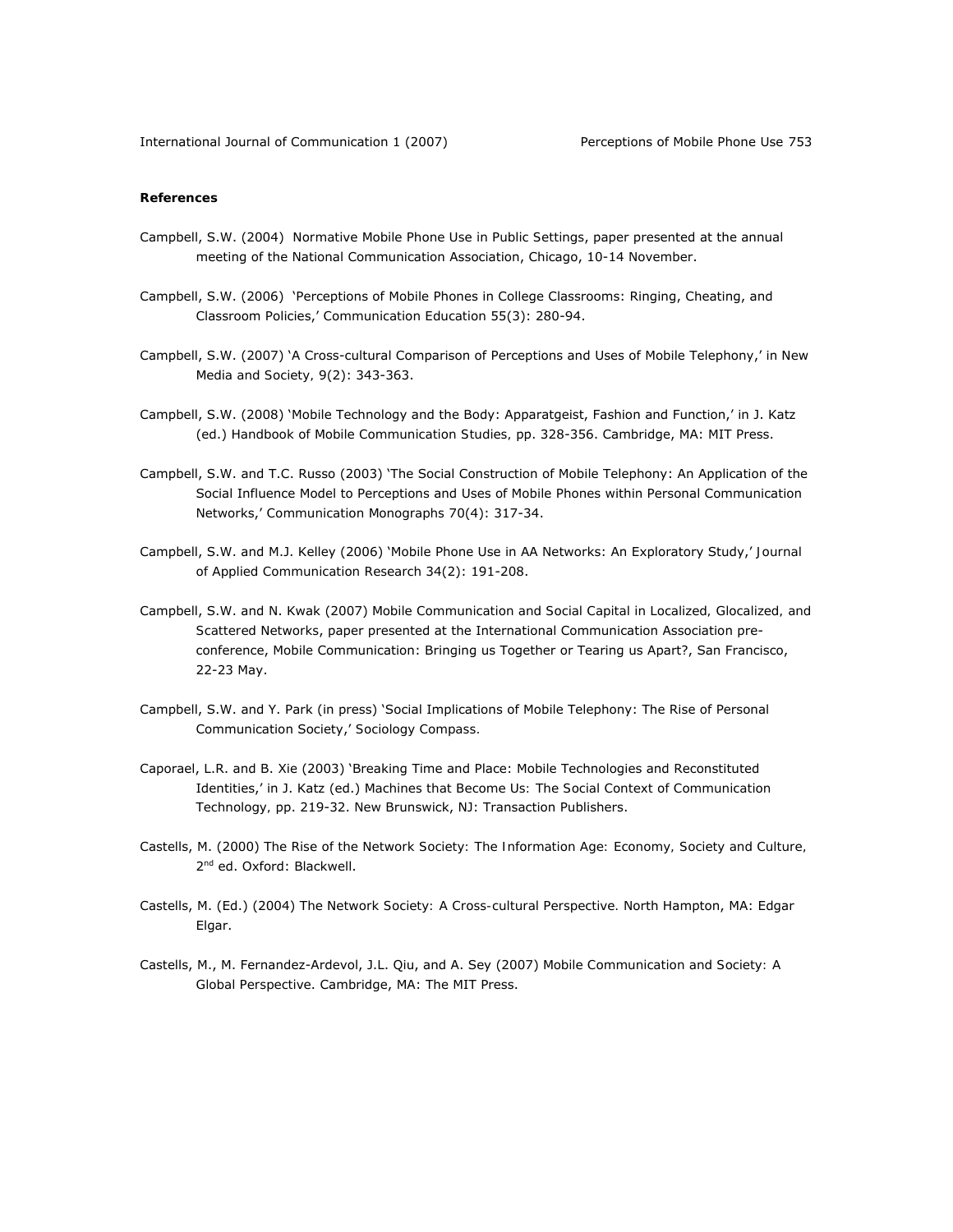- Fortunati, L. (2003) *The Mobile Phone and Self-presentation*, paper presented at the Front Stage/Back Stage: Mobile Communication and the Renegotiation of the Social Sphere Conference, Grimstad, 22-24 June.
- Gant, D. and S. Kiesler (2001) 'Blurring the Boundaries: Cell Phones, Mobility, and the Line Between Work and Personal Life,' in B. Brown, N. Green and R. Harper (eds.), *Wireless World: Social and Interactional Aspects of the Mobile Age,* pp. 121-32. London: Springer.
- Gergen, K. J. (2002) 'The Challenge of Absent Presence,' in J. Katz and M. Aakhus (eds.) *Perpetual Contact: Mobile Communication, Private Talk, Public Performance,* pp. 227-41. Cambridge: Cambridge University Press.
- Goffman E. (1959) *The Presentation of Self in Everyday Life*. Garden City, NY: Doubleday.
- Goffman, E. (1963) *Behavior in Public Places.* New York: Free Press.
- Green, N. (2003) 'Outwardly Mobile: Young People and Mobile Technologies,' in J. Katz (ed.), *Machines that Become Us: The Social Context of Communication Technology,* pp. 201-18. New Brunswick, NJ: Transaction Publishers.
- Green, S. B., N.J. Salkind, and T.M. Akey (2000) *Using SPSS for Windows: Analyzing and Understanding*  Data (2<sup>nd</sup> ed.). Englewood Cliffs, NJ: Prentice Hall.
- Habuchi, I. (2005) 'Accelerating Reflexivity,' in M. Ito, D. Okabe, and M. Matsuda (eds.) *Personal, Portable, Pedestrian: Mobile Phones in Japanese Life*, pp. 165-82. Cambridge, MA: MIT Press.
- Haddon, L. (1998) 'Il Controllo della Comunicazione: Imposizione di Limiti All'uso del Telefono,' in L. Fortunati (ed.) *Telecomunicando in Europa,* pp. 195-247. Milano: Franco Angeli.
- Hall, E.T. (1959) *The Silent Language.* Garden City, NY: Doubleday.
- Hall, E.T. (1965) *The Hidden Dimension.* Garden City, NY: Doubleday.
- Hall, E.T. (1976) *Beyond Culture.* New York: Doubleday.
- Hofstede, G.H. (1980) *Culture Consequences: International Differences in Work-related Values*. London: Sage.
- Hulme, M. and S. Peters (2001) 'Me, my Phone, and I: The Role of the Mobile Phone,' paper presented at the CHI 2001 Workshop: Mobile Communications: Understanding Users, Adoption, and Design, Seattle, 1-2 April.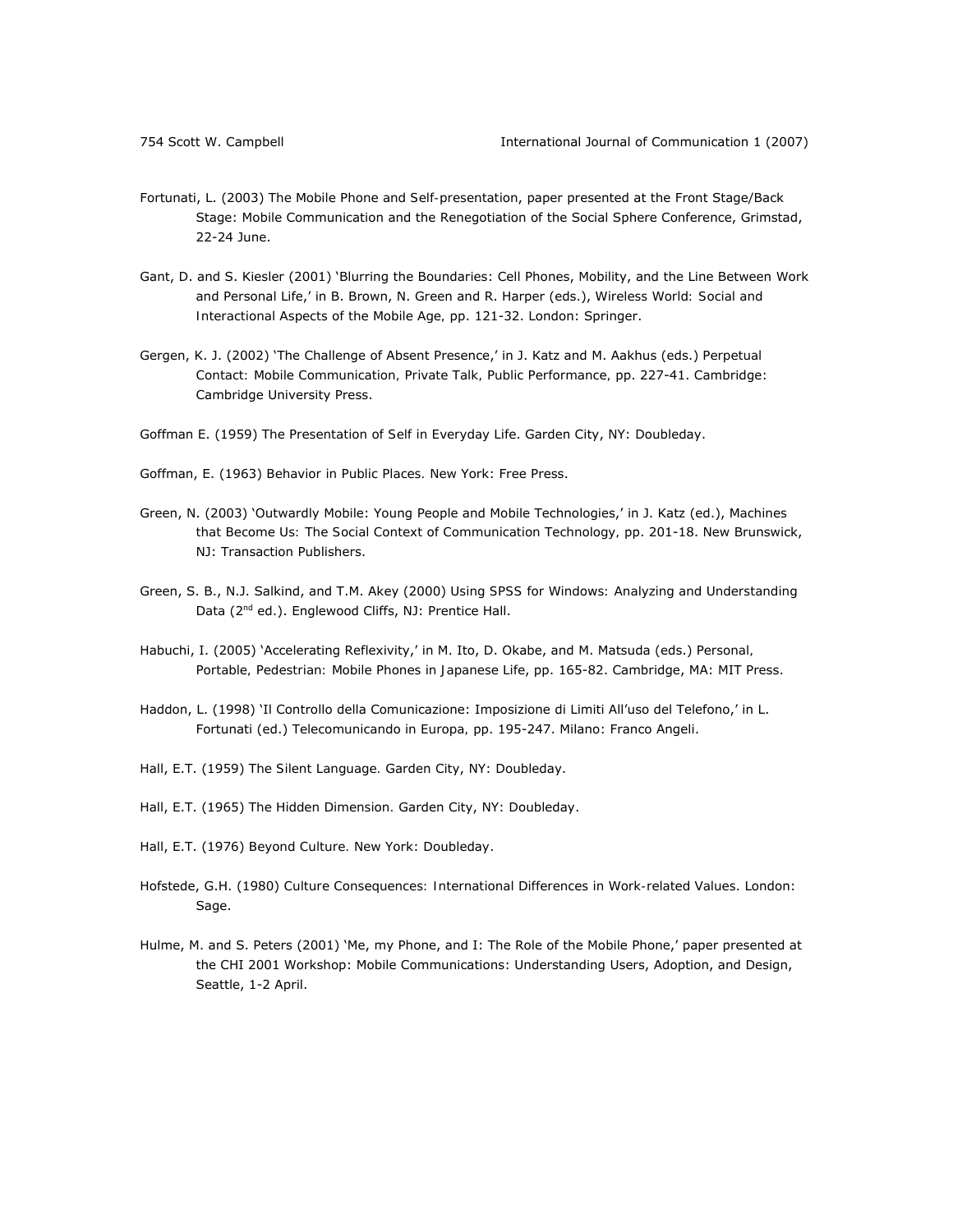- Humphreys, L. (2005) 'Cellphones in Public: Social Interactions in a Wireless Era,' New Media and Society 7(6): 810-833.
- International Telecommunication Union (2007) *ICT Statistics.* Consulted October 10, 2007, from http://www.itu.int/itu-d/ict/statistics/.
- Ishii, K. (2006) 'Implications of Mobility: The Uses of Personal Communication Media in Everyday Life,' *Journal of Communication* 56(2), 346-365.
- Ito, M. and D. Okabe (2005) 'Technosocial Situations: Emergent Structuring of Mobile E-mail Use,' in M. Ito, D. Okabe and M. Matsuda (eds.) *Personal, Portable, Pedestrian: Mobile Phones in Japanese Life,* pp. 257-73. Cambridge, MA: MIT Press.
- Johnsen, T.E. (2003) 'The Social Context of the Mobile Phone Use of Norwegian Teens,' in J. Katz (ed.), *Machines that Become Us: The Social context of Communication Technology,* pp. 161-70. New Brunswick, NJ: Transaction Publishers.
- Katz, J.E. and M.A. Aakhus (2002) 'Conclusion: Making Meaning of Mobiles a Theory of Apparatgeist,' in J. Katz and M. Aakhus (eds.), *Perpetual Contact: Mobile Communication, Private Talk, Public Performance,* pp. 301-18. Cambridge: Cambridge University Press.
- Katz, J.E. and S. Sugiyama (2006) 'Mobile Phones as Fashion Statements: Evidence from Student Surveys in the U.S. and Japan,' *New Media & Society* 8(2): 321-37.
- Licoppe, C. (2003) 'Two Modes of Maintaining Interpersonal Relations through Telephone: From the Domestic to the Mobile Phone,' in J. Katz (ed.), *Machines that Become Us: The Social Context of Communication Technology,* pp. 171-86. New Brunswick, NJ: Transaction Publishers.
- Ling, R. (1996) 'One Can Talk about Common Manners!: The Use of Mobile Telephones in Inappropriate Situations,' Research Report 32/96. Kjeller, Norway: Telenor Research and Development.
- Ling, R. (2002) 'The Social Juxtaposition of Mobile Telephone Conversations in Public Spaces,' paper presented at the Conference on Social and Cultural Impact/Meanings of Mobile Communication, Chunchon, 13-15 July.
- Ling, R. (2003) 'Fashion and Vulgarity in the Adoption of the Mobile Telephone among Teens in Norway,',in L. Fortunati, J. Katz and R. Riccini (eds.) *Mediating the Human Body: Technology, Communication, and Fashion,* pp. 93-102. Mahwah, NJ: Lawrence Erlbaum.
- Ling, R. (2004) *The Mobile Connection: The Cell Phone's Impact on Society.* San Francisco: Morgan Kaufman Publishers.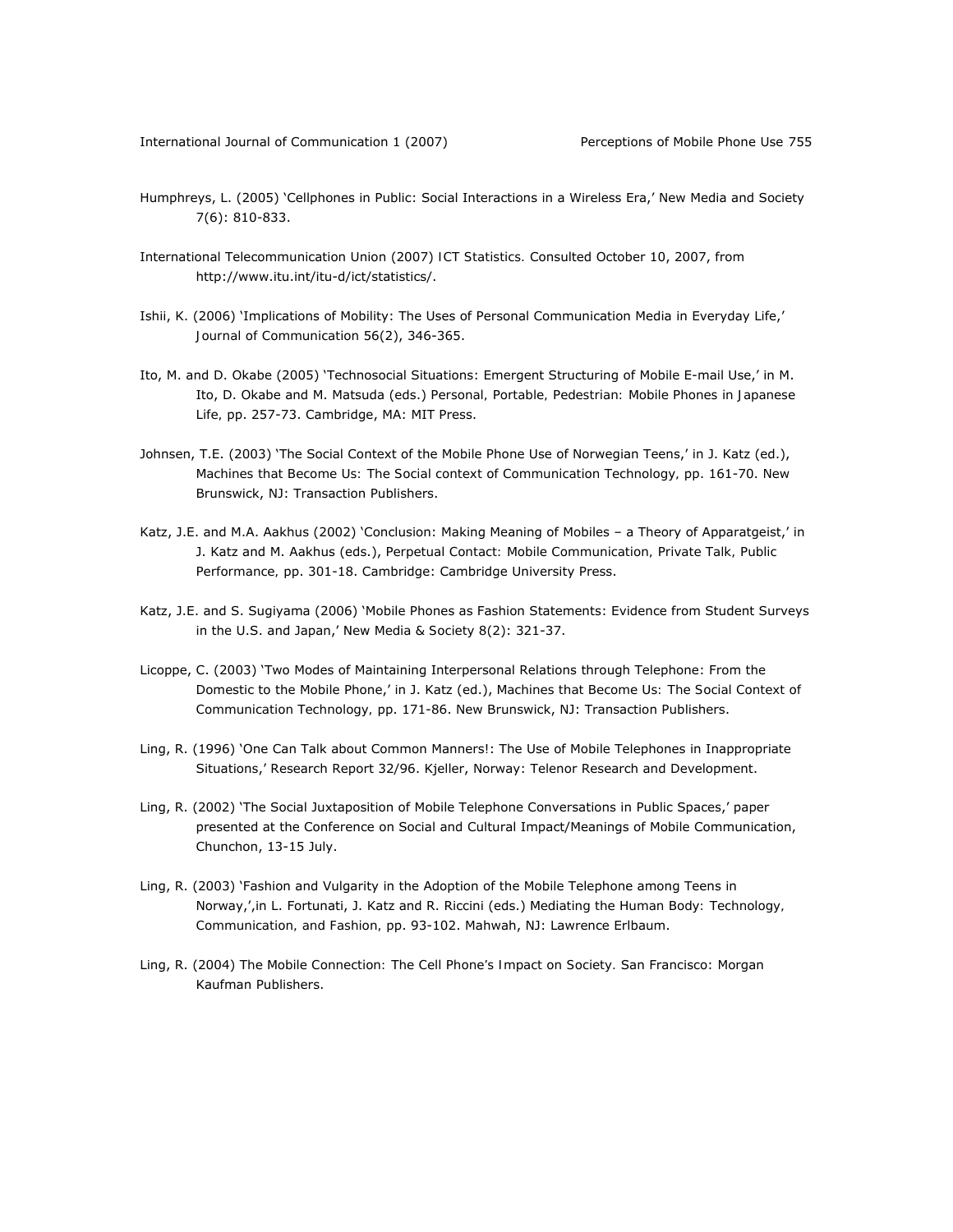- Ling, R. and B. Yttri (1999) 'Nobody Sits at Home and Waits for the Telephone to Ring: Micro and Hypercoordination through the Use of the Mobile Phone,' Research Report 30/99, Kjeller, Norway: Telenor Research and Development.
- Ling, R. and B. Yttri (2002) 'Hyper-coordination via Mobile Phones in Norway,' in J. Katz and M. Aakhus (eds.) *Perpetual Contact: Mobile Communication, Private Talk, Public Performance,* pp. 139-69. Cambridge: Cambridge University Press.
- Lobet-Maris, C. (2003) 'Mobile Phone Tribes: Youth and Social Identity,' in L. Fortunati, J. Katz and R. Riccini (eds.) *Mediating the Human Body: Technology, Communication, and Fashion,* pp. 87-92. Mahwah, NJ: Lawrence Erlbaum.
- Love, S. and J. Kewley, J. (2005) 'Does Personality Affect Peoples' Attitude towards Mobile Phone Use in Public Places?' in R. Ling and P. Pedersen (eds.) *Mobile Communications: Re-negotiation of the Social Sphere,* pp. 273-84. London: Springer.
- Murtagh, G.M. (2001) 'Seeing the "Rules": Preliminary Observations of Action, Interaction and Mobile Phone Use,' in B. Brown, N. Green and R. Harper (eds.) *Wireless World: Social and Interactional Aspects of the Mobile Age,* pp. 81-91. London: Springer.
- Okabe, D. and M. Ito (2005) '*Keitai* in Public Transportation,' in M. Ito, D. Okabe and M. Matsuda (eds.) *Personal, Portable, Pedestrian: Mobile Phones in Japanese Life,* pp. 205-17. Cambridge, MA: MIT Press.
- Oksman, V. and P. Rautiainen (2003) '"Perhaps it is a Body Part": How the Mobile Phone Became an Organic Part of the Everyday Lives of Finnish Children and Teenagers,' in J. Katz (ed.) *Machines that Become Us: The Social Context of Communication Technology,* pp. 293-308. New Brunswick, NJ: Transaction Publishers.
- Palen, L., M. Salzman and E. Youngs (2001) 'Discovery and Integration of Mobile Communications in Everyday Life,' *Personal and Ubiquitous Computing 5:* 109-22.
- Paragas, F. (2003) *Being Mobile with the Mobile: Cellular Telephony and Renegotiations of Public Transport as Public Sphere*, paper presented at the Front Stage/Back Stage: Mobile Communication and the Renegotiation of the Social Sphere Conference, Grimstad, 22-24 June.
- Pinch, T.J. and W.E. Bijker (1993) 'The Social Construction of Facts and Artifacts: Or How the Sociology of Science and the Sociology of Technology Might Benefit Each Other,' in W. Bijker, T. Hughes, and T. Pinch (eds.) *The Social Construction of Technological Systems: New Directions in the Sociology and History of Technology,* pp. 17-50. Cambridge, MA: MIT Press.
- Plant, S. (2001) 'On the Mobile: The Effects of Mobile Telephones on Social and Individual Life,' Motorola, URL (consulted February 5, 2002): http://www.motorola.com/mot/documents/0,1028,296,00.pdf